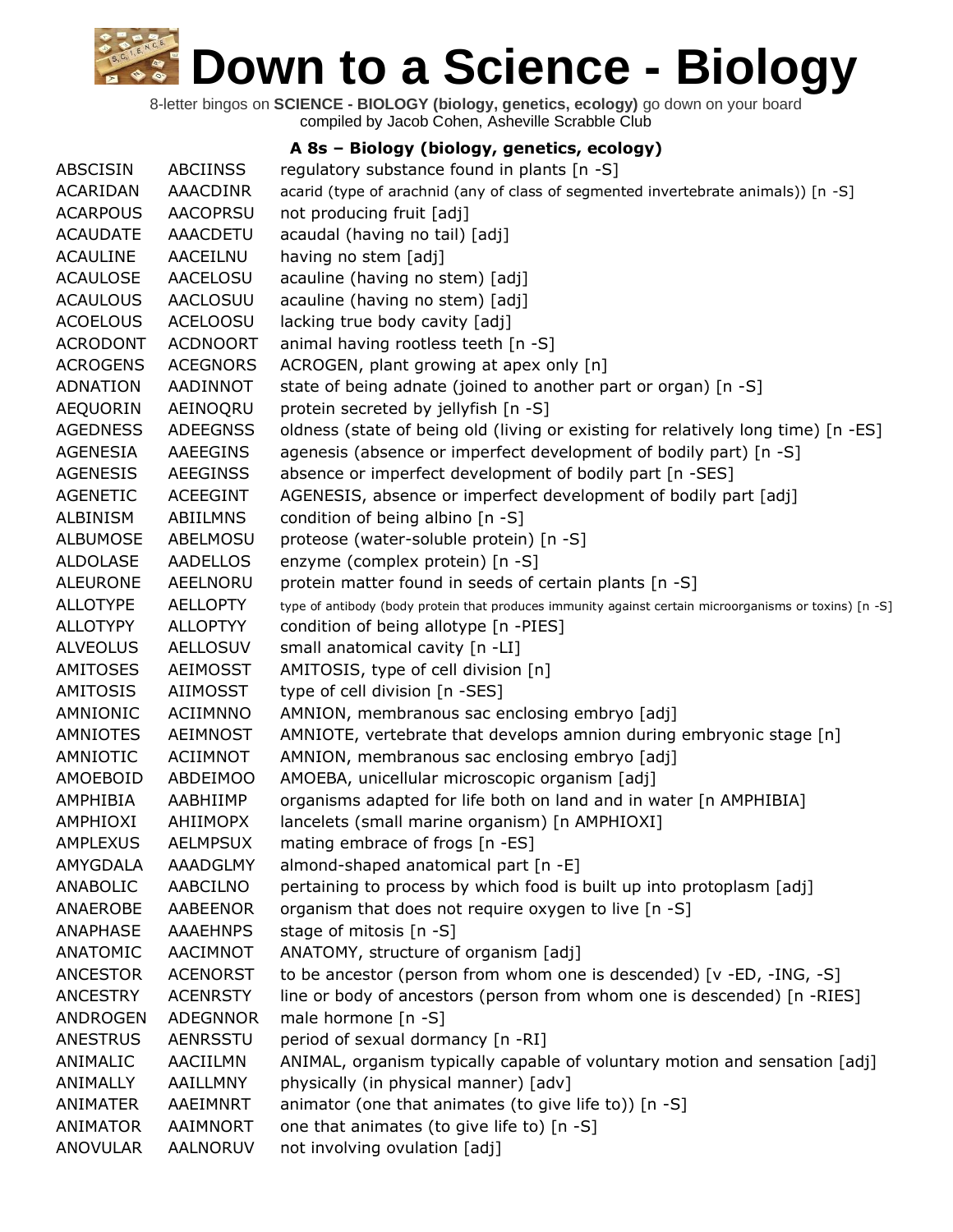| ANTHERID        | ADEHINRT        | male reproductive organ of certain plants [n -S]                                            |
|-----------------|-----------------|---------------------------------------------------------------------------------------------|
| <b>ANTHODIA</b> | <b>AADHINOT</b> | flower heads of certain plants [n ANTHODIA]                                                 |
| ANTIBODY        | <b>ABDINOTY</b> | protein that produces immunity against certain microorganisms or toxins) [n -DIES]          |
| <b>ANTIGENE</b> | <b>AEEGINNT</b> | antigen (substance that stimulates production of antibodies) [n -S]                         |
| <b>ANTILIFE</b> | <b>AEFIILNT</b> | opposed to life (quality that distinguishes animals and plants from inanimate matter) [adj] |
| ANTIMERE        | AEEIMNRT        | part of organism symmetrical with part on opposite side of main axis [n -S]                 |
| <b>ANTLERED</b> | <b>ADEELNRT</b> | ANTLER, horn of animal of deer family [adj]                                                 |
| <b>APOCRINE</b> | <b>ACEINOPR</b> | pertaining to type of gland [adj]                                                           |
| APOGAMIC        | AACGIMOP        | APOGAMY, form of plant reproduction [adj]                                                   |
| APOMIXIS        | <b>AIIMOPSX</b> | type of reproductive process [n -XES]                                                       |
| <b>APOTHECE</b> | <b>ACEEHOPT</b> | spore-producing organ of certain fungi [n -S]                                               |
| AQUARIAL        | AAAILQRU        | pertaining to aquarium (water-filled enclosure in which aquatic animals are kept) [adj]     |
| <b>AQUARIST</b> | AAIQRSTU        | one who keeps aquarium (water-filled enclosure in which aquatic animals are kept) [n -S]    |
| AQUARIUM        | AAIMQRUU        | water-filled enclosure in which aquatic animals are kept [n -IA, -S]                        |
| <b>ARACEOUS</b> | <b>AACEORSU</b> | belonging to arum family of plants [adj]                                                    |
| ARACHNID        | <b>AACDHINR</b> | any of class of segmented invertebrate animals [n -S]                                       |
| ARBOREAL        | <b>AABELORR</b> | living in trees [adj]                                                                       |
| ARCHAEAL        | <b>AAACEHLR</b> | ARCHAEA, ARCHAEON, archaean (microorganism of archaea) [adj]                                |
| <b>ARCHAEAN</b> | <b>AAACEHNR</b> | microorganism of archaea [n -S]                                                             |
| <b>ARCHAEON</b> | <b>AACEHNOR</b> | archaean (microorganism of archaea) [n -EA]                                                 |
| ARGINASE        | AAEGINRS        | enzyme (complex protein) [n -S]                                                             |
| ARGININE        | AEGIINNR        | amino acid [n -S]                                                                           |
| <b>AROMATIC</b> | <b>AACIMORT</b> | fragrant plant or substance [n -S]                                                          |
| ASCIDIUM        | ACDIIMSU        | flask-shaped plant appendage [n -IA]                                                        |
| <b>ASTOMOUS</b> | <b>AMOOSSTU</b> | having no stomata [adj]                                                                     |
| <b>AURICULA</b> | AACILRUU        | auricle (ear or ear-shaped part) [n -E, -S]                                                 |
| <b>AURIFORM</b> | AFIMORRU        | ear-shaped [adj]                                                                            |
| <b>AUTACOID</b> | <b>AACDIOTU</b> | hormone (secretion of endocrine organs) [n -S]                                              |
| <b>AUTECISM</b> | <b>ACEIMSTU</b> | development of entire life cycle of parasitic fungus on single host [n -S]                  |
| <b>AUTOCOID</b> | <b>ACDIOOTU</b> | autacoid (hormone (secretion of endocrine organs)) [n -S]                                   |
| <b>AUTOGAMY</b> | <b>AAGMOTUY</b> | fertilization of flower by its own pollen [n -MIES]                                         |
| <b>AUTOGENY</b> | <b>AEGNOTUY</b> | production of living organisms from inanimate matter [n -NIES]                              |
| <b>AUTOLYSE</b> | <b>AELOSTUY</b> | to autolyze (to break down tissue by action of self-contained enzymes) [v -D, -SING, -S]    |
| <b>AUTOLYZE</b> | <b>AELOTUYZ</b> | to break down tissue by action of self-contained enzymes [v -D, -ZING, -S]                  |
| <b>AUTOSOME</b> | <b>AEMOOSTU</b> | type of chromosome [n -S]                                                                   |
| <b>AUTOTOMY</b> | <b>AMOOTTUY</b> | shedding of damaged body part [n -MIES]                                                     |
| AVIANIZE        | AAEIINVZ        | to make less severe by repeated culture in chick embryo, as virus [v -D, -ZING, -S]         |
| <b>AVIFAUNA</b> | AAAFINUV        | bird life of particular region [n -E, -S]                                                   |
| <b>AXOPLASM</b> | <b>AALMOPSX</b> | protoplasm of axon (central process of neuron) [n -S]                                       |
| <b>AZYGOSES</b> | AEGOSSYZ        | AZYGOS, azygous anatomical part [n]                                                         |
|                 |                 | B 8s - Biology (biology, genetics, ecology)                                                 |
| <b>BACILLUS</b> | <b>ABCILLSU</b> | any of class of rod-shaped bacteria [n -LI]                                                 |
| <b>BACTERIA</b> | <b>AABCEIRT</b> | group of microscopic organisms [n -S]                                                       |
| <b>BACTERIN</b> | ABCEINRT        | vaccine prepared from dead bacteria [n -S]                                                  |
| <b>BAGHOUSE</b> | ABEGHOSU        | facility for removing particulates from exhaust gases [n -S]                                |
| <b>BARRENER</b> | <b>ABEENRRR</b> | BARREN, unproductive (productive) [adj]                                                     |
| <b>BARRENLY</b> | ABELNRRY        | BARREN, unproductive (not productive) [adv]                                                 |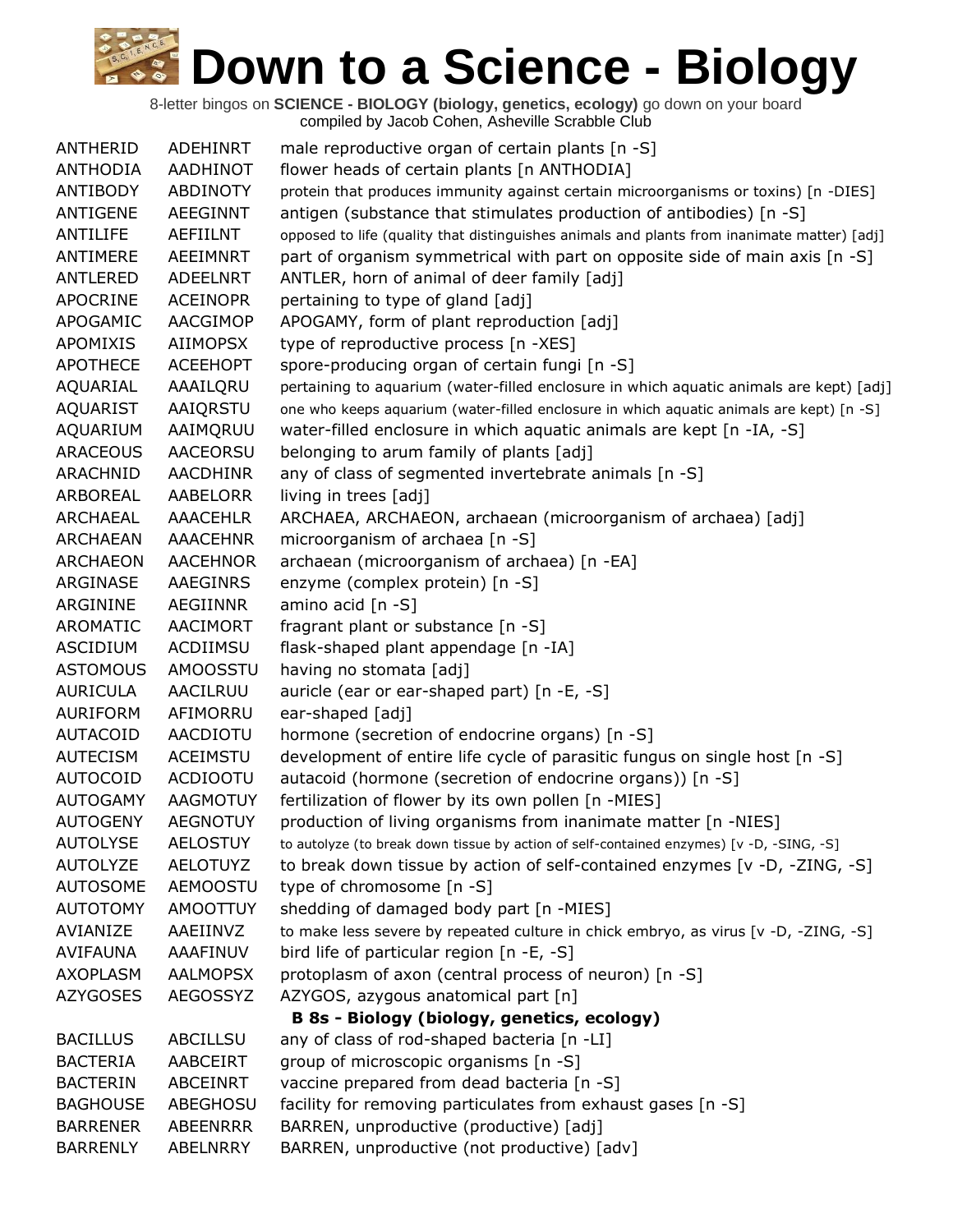| <b>BASILARY</b> | <b>AABILRSY</b> | basilar (basal (pertaining to foundation) [adj]                                                         |
|-----------------|-----------------|---------------------------------------------------------------------------------------------------------|
| <b>BASOPHIL</b> | <b>ABHILOPS</b> | type of cell [n -S]                                                                                     |
| <b>BEDSONIA</b> | ABEDINOS        | virus (any of class of submicroscopic pathogens) [n -S]                                                 |
| <b>BEGETTER</b> | <b>BEEEGRTT</b> | one that begets (to cause to exist) [n -S]                                                              |
| <b>BEGOTTEN</b> | <b>BEEGNOTT</b> | BEGET, to cause to exist [v]                                                                            |
| <b>BIDENTAL</b> | ABDEILNT        | having two teeth [adj]                                                                                  |
| <b>BIMANOUS</b> | ABIMNOSU        | two-handed [adj]                                                                                        |
| <b>BINATELY</b> | <b>ABEILNTY</b> | BINATE, growing in pairs [adv]                                                                          |
| <b>BIOCIDAL</b> | ABCDIILO        | BIOCIDE, substance destructive to living organisms [adj]                                                |
| <b>BIOCLEAN</b> | ABCEILNO        | free of harmful organisms [adj]                                                                         |
| <b>BIOCYCLE</b> | <b>BCCEILOY</b> | life-supporting region [n -S]                                                                           |
| <b>BIOETHIC</b> | <b>BCEHIIOT</b> | pertaining to ethical questions arising from advances in biology [adj]                                  |
| <b>BIOGASES</b> | ABEGIOSS        | BIOGAS, fuel gas produced by organic waste [n]                                                          |
| <b>BIOGENIC</b> | <b>BCEGIINO</b> | produced by living organisms [adj]                                                                      |
| <b>BIOLOGIC</b> | <b>BCGIILOO</b> | drug obtained from organic source [n -S]                                                                |
| <b>BIOLYSIS</b> | <b>BIILOSSY</b> | death (end of life) [n -SES]                                                                            |
| <b>BIOLYTIC</b> | <b>BCIILOTY</b> | BIOLYSIS, death (end of life) [adj]                                                                     |
| <b>BIOMETER</b> | <b>BEEIMORT</b> | device for measuring carbon dioxide given off by living matter [n -S]                                   |
| <b>BIOMETRY</b> | <b>BEIMORTY</b> | statistical study of biological data [n -RIES]                                                          |
| <b>BIOMORPH</b> | <b>BHIMOOPR</b> | art form resembling living organism in shape [n -S]                                                     |
| <b>BIONOMIC</b> | <b>BCIIMNOO</b> | BIONOMY, ecology (environmental science) [adj]                                                          |
| <b>BIOPLASM</b> | <b>ABILMOPS</b> | living matter [n -S]                                                                                    |
| <b>BIOPSIED</b> | <b>BDEIIOPS</b> | BIOPSY, to examine tissue [v]                                                                           |
| <b>BIOPSIES</b> | <b>BEIIOPSS</b> | BIOPSY, to examine tissue [v]                                                                           |
| <b>BIOSOLID</b> | <b>BDIILOOS</b> | solid organic matter obtained from treated sewage [n -S]                                                |
| <b>BIOTICAL</b> | ABCIILOT        | biotic (pertaining to life (quality that distinguishes animals and plants from inanimate matter)) [adj] |
| <b>BIOTOXIN</b> | <b>BIINOOTX</b> | poison made by plant or animal [n -S]                                                                   |
| <b>BIOTYPIC</b> | <b>BCIIOPTY</b> | BIOTYPE, group of genetically similar organisms [adj]                                                   |
| <b>BIOVULAR</b> | ABILORUV        | derived from two ova [adj]                                                                              |
| <b>BIOWASTE</b> | ABEIOSTW        | waste composed chiefly of organic matter [n -S]                                                         |
| <b>BIPAROUS</b> | ABIOPRSU        | producing offspring in pairs [adj]                                                                      |
| <b>BIRDLIFE</b> | <b>BDEFIILR</b> | avifauna (bird life of particular region) [n -S]                                                        |
| <b>BIRTHING</b> | <b>BGHIINRT</b> | BIRTH, to originate [v]                                                                                 |
| <b>BISEXUAL</b> | ABEILSUX        | one who is attracted to both sexes [n -S]                                                               |
| <b>BLADDERY</b> | ABDDELRY        | BLADDER, saclike receptacle [adj]                                                                       |
| <b>BLASTEMA</b> | AABELMST        | region of embryonic cells [n -S or -TA]                                                                 |
| <b>BLASTULA</b> | <b>AABLLSTU</b> | early embryo [n -E, -S]                                                                                 |
| <b>BLINDGUT</b> | <b>BDGILNTU</b> | cecum (bodily cavity with one opening) [n -S]                                                           |
| <b>BOMBESIN</b> | <b>BBEIMNOS</b> | combination of amino acids [n -S]                                                                       |
| <b>BONEYEST</b> | <b>BEENOSTY</b> | BONEY, bony (full of bones) [adj]                                                                       |
| <b>BONINESS</b> | <b>BEINNOSS</b> | state of being bony (full of bones) [n -ES]                                                             |
| <b>BOTANIES</b> | ABEINOST        | BOTANY, science of plants [n]                                                                           |
| <b>BOTANISE</b> | ABEINOST        | to botanize (to study plants) [v -D, -SING, -S]                                                         |
| <b>BOTANIST</b> | ABINOSTT        | one skilled in botany [n -S]                                                                            |
| <b>BOTANIZE</b> | ABEINOTZ        | to study plants [v -D, -ZING, -S]                                                                       |
| <b>BOTRYTIS</b> | <b>BIORSTTY</b> | plant disease [n -ES]                                                                                   |
| <b>BOVINITY</b> | <b>BIINOTVY</b> | state of being bovine (ox-like animal) [n -TIES]                                                        |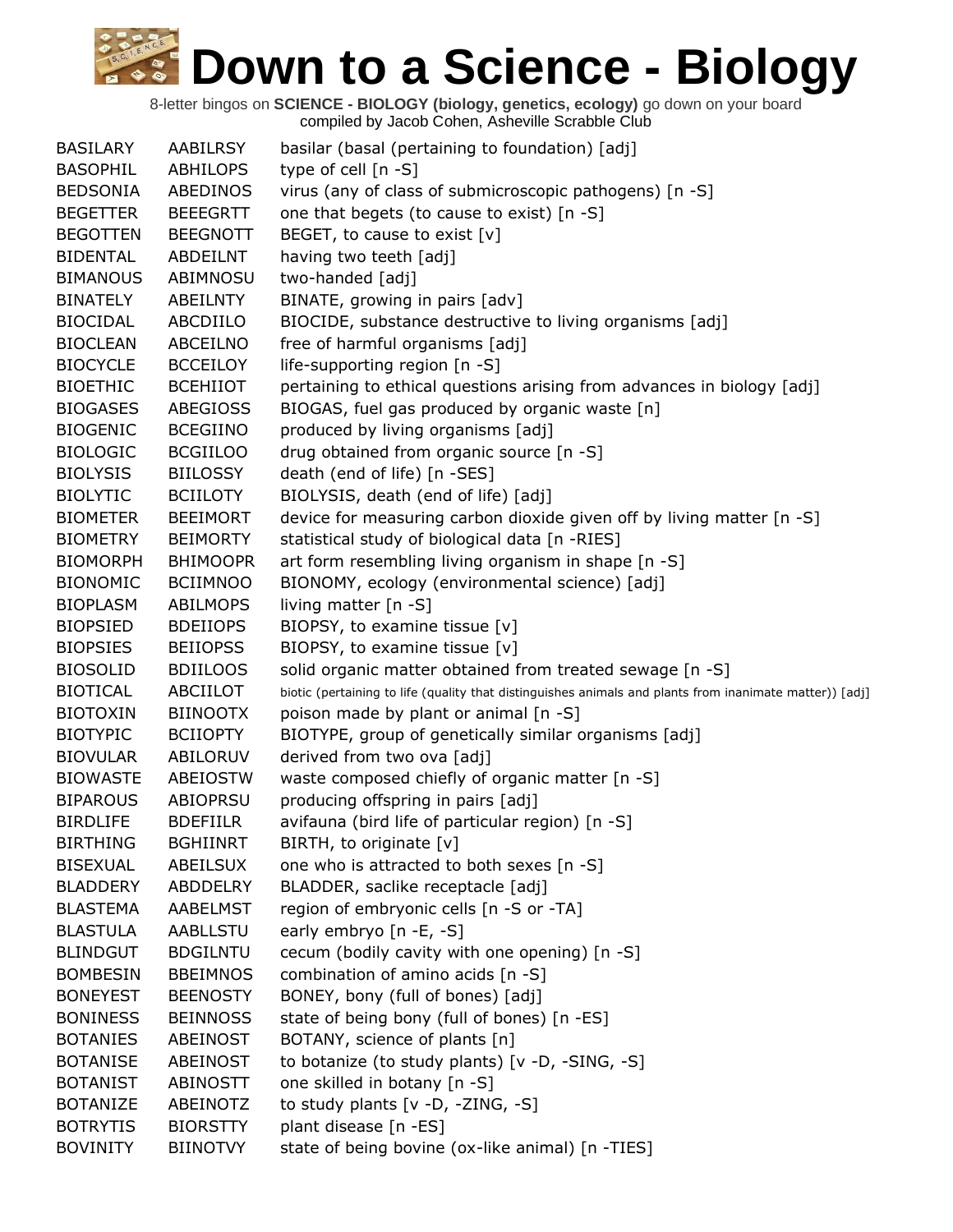| <b>BRACTEAL</b>  | AABCELRT         | BRACT, leaflike plant part [adj]                                               |
|------------------|------------------|--------------------------------------------------------------------------------|
| <b>BRANCHIA</b>  | AABCHINR         | respiratory organ of aquatic animals [n -E]                                    |
| <b>BROMELIN</b>  | <b>BEILMNOR</b>  | enzyme (complex protein) [n -S]                                                |
| <b>BRUCELLA</b>  | ABCELLRU         | any of genus of harmful bacteria [n -S or -E]                                  |
| <b>BRYOZOAN</b>  | ABNOORYZ         | type of small aquatic animal [n -S]                                            |
|                  |                  | C 8s - Biology (biology, genetics, ecology)                                    |
| CALAMITE         | <b>AACEILMT</b>  | extinct treelike plant [n -S]                                                  |
| <b>CAPSOMER</b>  | <b>ACEMOPRS</b>  | protein forming capsid [n -S]                                                  |
| CAROTENE         | <b>ACEENORT</b>  | plant pigment [n -S]                                                           |
| CARROTIN         | <b>ACINORRT</b>  | carotene (plant pigment) [n -S]                                                |
| <b>CAVEOLAR</b>  | AACELORV         | caveola (small pit in cell) [adj]                                              |
| <b>CAVITARY</b>  | <b>AACIRTVY</b>  | pertaining to formation of cavities in tissue [adj]                            |
| <b>CELOMATA</b>  | AACELMOT         | CELOM, coelom (body cavity in some animals) [n]                                |
| <b>CERAMIDE</b>  | <b>ACDEEIMR</b>  | any or various lipids [n -S]                                                   |
| <b>CHECKROW</b>  | <b>CCEHKORW</b>  | to plant in rows which divide land into squares [v -ED, -ING, -S]              |
| <b>CHELIPED</b>  | <b>CDEEHILP</b>  | claw-bearing leg [n -S]                                                        |
| CHIASMAL         | <b>AACHILMS</b>  | CHIASMA, anatomical junction [adj]                                             |
| <b>CHIASMIC</b>  | <b>ACCHIIMS</b>  | CHIASMA, anatomical junction [adj]                                             |
| <b>CHORDATE</b>  | <b>ACDEHORT</b>  | any of large phylum of animals [n -S]                                          |
| <b>CHORIOID</b>  | <b>CDHIIOOR</b>  | choroid (membrane of eye) [n -S]                                               |
| <b>CHYMOSIN</b>  | <b>CHIMNOSY</b>  | rennin (enzyme (complex protein)) [n -S]                                       |
| <b>CINGULAR</b>  | ACGILNRU         | CINGULUM, anatomical band or girdle [adj]                                      |
| <b>CINGULUM</b>  | CGILMNUU         | anatomical band or girdle [n -LA]                                              |
| <b>CLEFTING</b>  | <b>CEFGILNT</b>  | CLEFT, to insert scion into stock of plant [v]                                 |
| <b>CLIMATAL</b>  | AACILLMT         | CLIMATE, weather conditions characteristic of area [adj]                       |
| <b>CLIMATIC</b>  | <b>ACCIILMT</b>  | CLIMATE, weather conditions characteristic of area [adj]                       |
| <b>CLINALLY</b>  | <b>ACILLLNY</b>  | in clinal (pertaining to cline (series of changes within species) manner [adv] |
| <b>CLONALLY</b>  | <b>ACLLLNOY</b>  | CLON, group of asexually derived organisms [adv]                               |
| <b>CLUBROOT</b>  | <b>BCLOORTU</b>  | plant disease [n -S]                                                           |
| COELOMIC         | <b>CCEILMOO</b>  | COELOM, body cavity in some animals [adj]                                      |
| COENZYME         | <b>CEEMNOYZ</b>  | substance necessary for functioning of certain enzymes [n -S]                  |
| <b>COEVOLVE</b>  | <b>CEELOOVV</b>  | to evolve together [v -D, -VING, -S]                                           |
| <b>COFACTOR</b>  | <b>ACCFOORT</b>  | coenzyme (substance necessary for functioning of certain enzymes) [n -S]       |
| <b>COINFECT</b>  | <b>CCEFINOT</b>  | to infect with two organisms [v -ED, -ING, -S]                                 |
| <b>COINHERE</b>  | <b>CEEHINOR</b>  | to inhere jointly [v -D, -RING, -S]                                            |
| COLICINE         | <b>CCEIILNO</b>  | colicin (antibacterial substance) [n -S]                                       |
| <b>COLISTIN</b>  | <b>CIILNOST</b>  | antibiotic [n -S]                                                              |
| <b>COLLAGEN</b>  | <b>ACEGLLNO</b>  | protein (nitrogenous organic compound) [n -S]                                  |
| <b>COLLECTED</b> | <b>CCDEELLOT</b> | COLLECT, to bring together in group [v]                                        |
| <b>CONCEPTI</b>  | <b>CCEINOPT</b>  | fertilized eggs [n CONCEPTI]                                                   |
| <b>CONGENER</b>  | <b>CEEGNNOR</b>  | one of same kind or class [n -S]                                               |
| CONODONT         | <b>CDNNOOOT</b>  | fossil (remains of animal or plant preserved in earth's crust) [n -S]          |
| <b>CORMLIKE</b>  | <b>CEIKLMOR</b>  | CORM, stem of certain plants [adj]                                             |
| <b>CORPUSES</b>  | <b>CEOPRSSU</b>  | CORPUS, human or animal body [n]                                               |
| CORTICAL         | <b>ACCILORT</b>  | CORTEX, outer layer of organ [adj                                              |
| <b>CORTISOL</b>  | <b>CILOORST</b>  | hormone (secretion of endocrine organs) [n -S]                                 |
| <b>CREATURE</b>  | <b>ACEERRTU</b>  | living being [n -S]                                                            |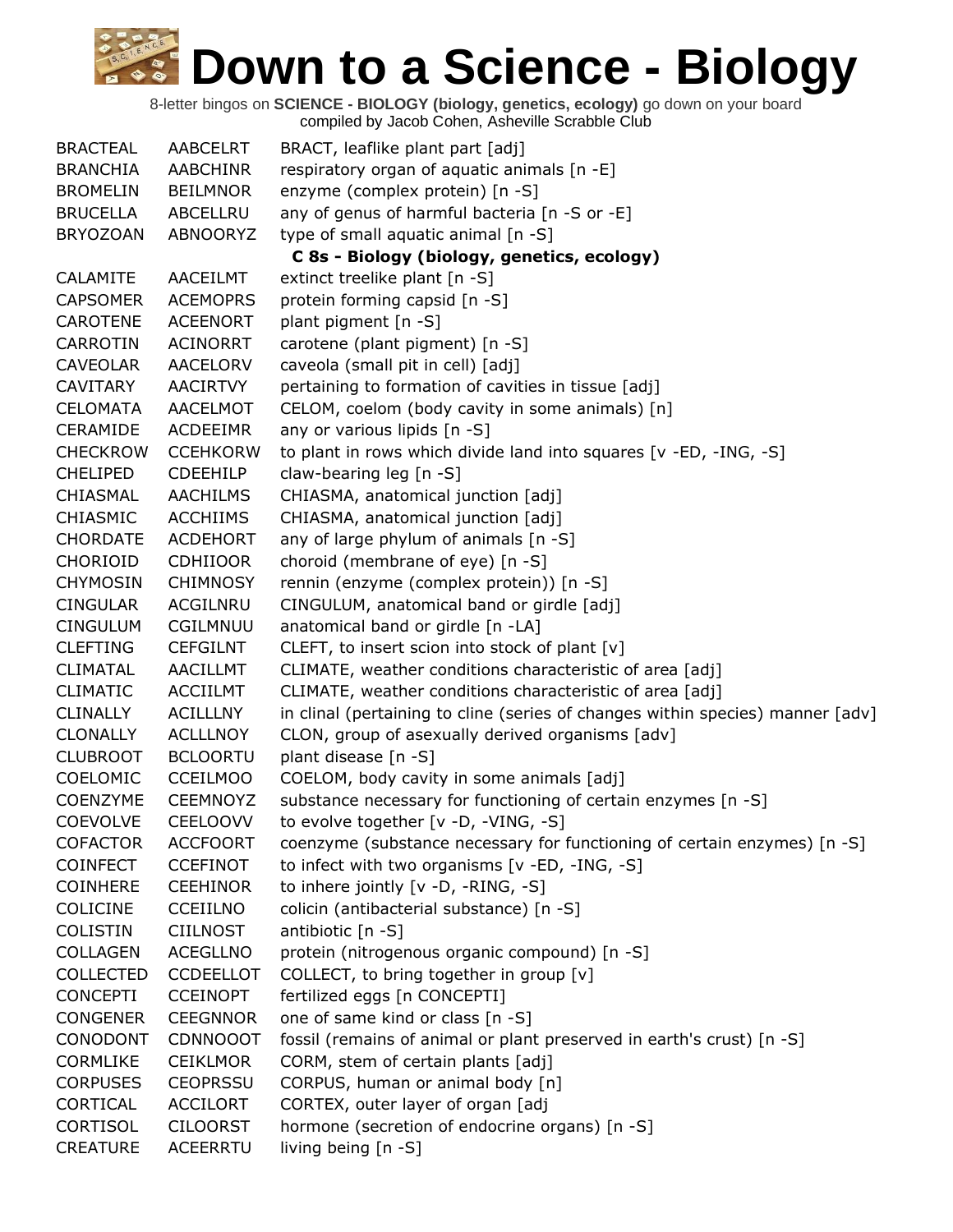8-letter bingos on **SCIENCE - BIOLOGY (biology, genetics, ecology)** go down on your board

|                 |                 | compiled by Jacob Cohen, Asheville Scrabble Club                                             |
|-----------------|-----------------|----------------------------------------------------------------------------------------------|
| <b>CTENIDIA</b> | <b>ACDEIINT</b> | comblike anatomical structures [n]                                                           |
| <b>CULTIGEN</b> | <b>CEGILNTU</b> | cultivar (variety of plant originating under cultivation) [n -S]                             |
| <b>CULTIVAR</b> | <b>ACILRTUV</b> | variety of plant originating under cultivation [n -S]                                        |
| <b>CULTURAL</b> | <b>ACLLRTUU</b> | produced by breeding [adj]                                                                   |
| <b>CUSPIDAL</b> | <b>ACDILPSU</b> | having cuspid (pointed tooth) [adj]                                                          |
| <b>CUTINISE</b> | <b>CEIINSTU</b> | to cutinize (to become coated with cutin (waxy substance found on plants) [v -ED, -SING, -S] |
| <b>CUTINIZE</b> | <b>CEIINSTU</b> | to become coated with cutin (waxy substance found on plants) [v -ED, -ZING, -S]              |
| <b>CYATHIUM</b> | <b>ACHIMTUY</b> | flower head of certain plants [n -IA]                                                        |
| <b>CYCLOSIS</b> | <b>CCILOSSY</b> | circulation of protoplasm within cell [n -SES]                                               |
| <b>CYNODONT</b> | <b>CDNNOOTY</b> | type of fossil reptile [n -S]                                                                |
| <b>CYSTEINE</b> | <b>CEEINSTY</b> | amino acid [n -S]                                                                            |
| <b>CYTASTER</b> | <b>ACERSTTY</b> | structure formed in cell during mitosis [n -S]                                               |
| <b>CYTIDINE</b> | <b>CDEIINTY</b> | compound containing cytosine [n -S]                                                          |
| <b>CYTOGENY</b> | <b>CEGNOTYY</b> | formation of cells [n -NIES]                                                                 |
| <b>CYTOKINE</b> | <b>CEIKNOTY</b> |                                                                                              |
|                 |                 | kind of substance secreted by cells of immune system [n -S]                                  |
| <b>CYTOLOGY</b> | <b>CGLOOTYY</b> | study of cells [n -GIES]                                                                     |
|                 |                 | D 8s - Biology (biology, genetics, ecology)                                                  |
| <b>DEADNESS</b> | <b>ADDEENSS</b> | state of being dead (deprived of life) [n -ES]                                               |
| <b>DEATHFUL</b> | ADEFHLTU        | fatal (causing or capable of causing death) [adj]                                            |
| <b>DECEDENT</b> | <b>CDDEEENT</b> | deceased person [n -S]                                                                       |
| <b>DEFOREST</b> | <b>DEEFORST</b> | to clear of forests [v -ED, -ING, -S]                                                        |
| <b>DEGERMED</b> | <b>DDEEEGMR</b> | DEGERM, to remove germs from [v)                                                             |
| <b>DENATURE</b> | ADEENRTU        | to deprive of natural qualities [v -D, -RING, -S]                                            |
| <b>DENDRITE</b> | <b>DDEEINRT</b> | branched part of nerve cell [n -S]                                                           |
| DENDROID        | <b>DDDEINOR</b> | fossil marine invertebrate [n -S]                                                            |
| <b>DENTATED</b> | ADDEENTT        | dentate (having teeth) [adj]                                                                 |
| <b>DENTICLE</b> | <b>CDEEILNT</b> | small tooth [n -S]                                                                           |
| <b>DENTINAL</b> | <b>ADEILNNT</b> | DENTIN, hard substance forming body of tooth [adj]                                           |
| <b>DERMISES</b> | <b>DEEIMRSS</b> | DERMIS, layer of skin [n]                                                                    |
| <b>DESEEDED</b> | <b>DDDEEEES</b> | DESEED, to remove seeds from [v]                                                             |
| <b>DESEEDER</b> | <b>DDEEEERS</b> | one that deseeds (to remove seeds from) [n -S]                                               |
| <b>DIAPAUSE</b> | AADEIPSU        | to undergo dormancy [v -D, -SING, -S]                                                        |
| <b>DIASTASE</b> | AADEISST        | enzyme (complex protein) [n -S]                                                              |
| <b>DIDACTYL</b> | <b>ACDDILTY</b> | having two digits at end of each limb [adj]                                                  |
| <b>DIDYNAMY</b> | ADDIMNYY        | state of having four stamens in pairs of unequal length [n -MIES]                            |
| <b>DIECIOUS</b> | CDEIIOSU        | dioicous (unisexual) [adj]                                                                   |
| <b>DIESTRUM</b> | <b>DEIMRSTU</b> | diestrus (period of sexual inactivity) [n -S]                                                |
| <b>DIESTRUS</b> | <b>DEIRSSTU</b> | period of sexual inactivity [n -ES]                                                          |
| <b>DIGESTED</b> | <b>DDEEGIST</b> | DIGEST, to render food suitable for body [v]                                                 |
| <b>DIGITATE</b> | ADEGIITT        | having digits (finger or toe) [adj]                                                          |
| <b>DIHYBRID</b> | <b>BDDHIIRY</b> | offspring of parents differing in two pairs of genes [n -S]                                  |
| <b>DIMERISM</b> | <b>DEIIMMRS</b> | state of being dimerous (composed of two parts) [n -S]                                       |
| <b>DIMEROUS</b> | <b>DEIMORSU</b> | composed of two parts [adj]                                                                  |
| <b>DIOECIES</b> | <b>CDEEIIOS</b> | DIOECY, dioecism (state of being dioicous (unisexual)) [n]                                   |
| <b>DIOECISM</b> | <b>CDEIIMOS</b> | state of being dioicous (unisexual) [n -S]                                                   |
| <b>DIOICOUS</b> | CDIIOOSU        | unisexual [adj]                                                                              |
| <b>DIPLOIDY</b> | <b>DDIILOPY</b> | condition of being diploid (cell having basic chromosome number doubled) [n -DIES]           |
|                 |                 |                                                                                              |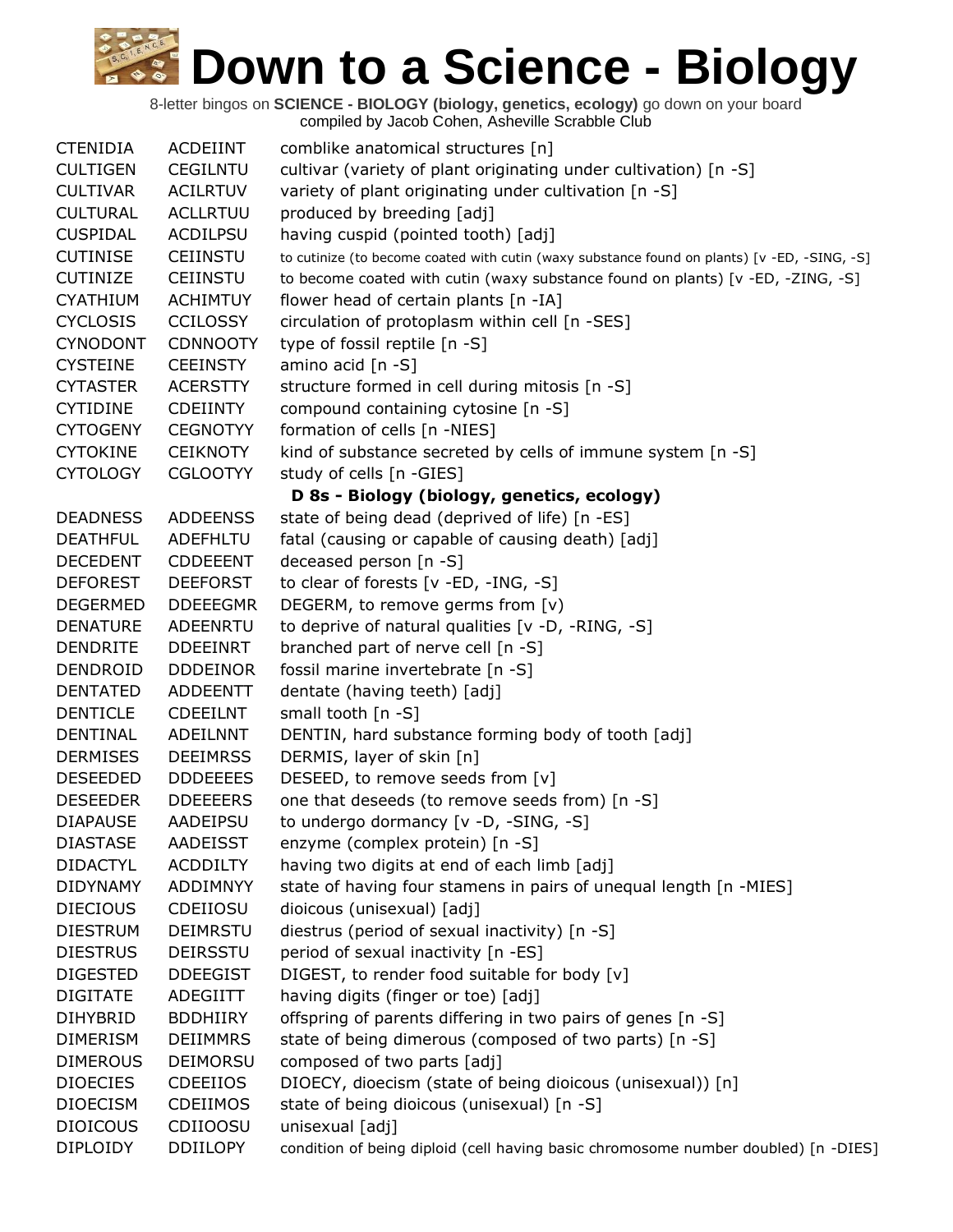| <b>DIPLOSIS</b> | <b>DIILOPSS</b> | method of chromosome formation [n -SES]                                |
|-----------------|-----------------|------------------------------------------------------------------------|
| <b>DISOMIES</b> | <b>DEIIMOSS</b> | DISOMY, condition of being disomic [n]                                 |
| <b>DIZYGOUS</b> | <b>DGIOSUYZ</b> | developing from two fertilized ova [adj]                               |
| <b>DOMINANT</b> | <b>ADIMNNOT</b> | controlling genetic character [n -S]                                   |
| <b>DORMIENT</b> | <b>DEIMNORT</b> | dormant (lying asleep) [adj]                                           |
| <b>DUNGHEAP</b> | ADEGHNPU        | dunghill (heap of manure) [n -S]                                       |
| <b>DUNGHILL</b> | <b>DGHILLNU</b> | heap of manure [n -S]                                                  |
| <b>DWARFISM</b> | <b>ADFIMRSW</b> | condition of stunted growth [n -S]                                     |
| <b>DYSGENIC</b> | <b>CDEGINSY</b> | causing deterioration of hereditary qualities [adj]                    |
|                 |                 | E 8s - Biology (biology, genetics, ecology)                            |
| <b>ECAUDATE</b> | <b>AACDEETU</b> | having no tail [adj]                                                   |
| <b>ECDYSONE</b> | <b>CDEENOSY</b> | insect hormone [n -S]                                                  |
| <b>ECESISES</b> | <b>CEEEISSS</b> | ECESIS, establishment of plant or animal in new environment [n]        |
| <b>ECLOSING</b> | <b>CEGILNOS</b> | ECLOSE (to emerge as larva from egg) [v]                               |
| <b>ECLOSION</b> | <b>CEILNOOS</b> | emergence of insect larva from egg [n -S]                              |
| <b>ECOCIDAL</b> | ACCDEILO        | ECOCIDE, destruction of natural environment [adj]                      |
| <b>ECOFREAK</b> | <b>ACEEFKOR</b> | zealous environmentalist [n -S]                                        |
| <b>ECOLOGIC</b> | <b>CCEGILOO</b> | ECOLOGY, environmental science [adj]                                   |
| <b>ECOTONAL</b> | <b>ACELNOOT</b> | ECOTONE, type of ecological zone [adj]                                 |
| <b>ECOTYPIC</b> | <b>CCEIOPTY</b> | ECOTYPE, subspecies adapted to specific environmental conditions [adj] |
| <b>ECTOGENE</b> | <b>CEEEGNOT</b> | gene involved in development of embryo in artificial conditions [n -S] |
| <b>ECTOMERE</b> | <b>CEEEMORT</b> | cell that develops into ectoderm [n -S]                                |
| <b>ECTOZOAN</b> | <b>ACENOOTZ</b> | ectozoon (parasite on body of animal) [n -S]                           |
| <b>ECTOZOON</b> | <b>CENOOOTZ</b> | parasite on body of animal [n -OA]                                     |
| <b>EKISTICS</b> | <b>CEIIKSST</b> | science dealing with human habitats [n]                                |
| <b>EKTEXINE</b> | <b>EEEIKNTX</b> | outer layer of exine [n -S]                                            |
| <b>ELASTASE</b> | AAEELSST        | enzyme (complex protein) [n -S]                                        |
| <b>EMBALMED</b> | ABDEELMM        | EMBALM, to treat so as to protect from decay $[v]$                     |
| <b>EMBALMER</b> | ABEELMMR        | one that embalms (to treat so as to protect from decay) [n -S]         |
| <b>EMBODIED</b> | <b>BDDEEIMO</b> | EMBODY, to provide with body [v]                                       |
| <b>EMBODIER</b> | <b>BDEEIMOR</b> | one that embodies (to provide with body) [n -S]                        |
| <b>EMBODIES</b> | <b>BDEEIMOS</b> | EMBODY, to provide with body [v]                                       |
| <b>EMBOLIES</b> | <b>BEEILMOS</b> | EMBOLY, phase of embryonic growth [n]                                  |
| <b>EMBOLISM</b> | <b>BEILMMOS</b> | obstruction of blood vessel by embolus [n -S]                          |
| <b>EMBRYOID</b> | <b>BDEIMORY</b> | mass of tissue that resembles embryo [n -S]                            |
| <b>ENDAMEBA</b> | AABDEEMN        | parasitic ameba [n -S, -E]                                             |
| <b>ENDODERM</b> | <b>DDEEMNOR</b> | innermost germ layer of embryo [n -S]                                  |
| <b>ENDOGENY</b> | <b>DEEGNNOY</b> | growth from within [n -NIES]                                           |
| <b>ENDOSARC</b> | <b>ACDENORS</b> | portion of cell [n -S]                                                 |
| <b>ENDOSMOS</b> | <b>DEMNOOSS</b> | form of osmosis [n -ES]                                                |
| <b>ENDOSOME</b> | <b>DEEMNOOS</b> | cellular particle [n -S]                                               |
| <b>ENDOZOIC</b> | <b>CDEINOOZ</b> | involving passage through animal [adj]                                 |
| <b>ENGRAMME</b> | <b>AEEGMMNR</b> | engram (durable mark caused by stimulus upon protoplasm) [n -S]        |
| <b>ENROOTED</b> | <b>DEENOORT</b> | ENROOT, to implant (to set securely) [v]                               |
| <b>ENTAMEBA</b> | AABEEMNT        | endameba (parasitic ameba) [n -S, -E]                                  |
| <b>ENTERICS</b> | <b>CEEINRST</b> | family of bacteria [n]                                                 |
| <b>ENTODERM</b> | <b>DDEEMNOR</b> | endoderm (innermost germ layer of embryo) [n -S]                       |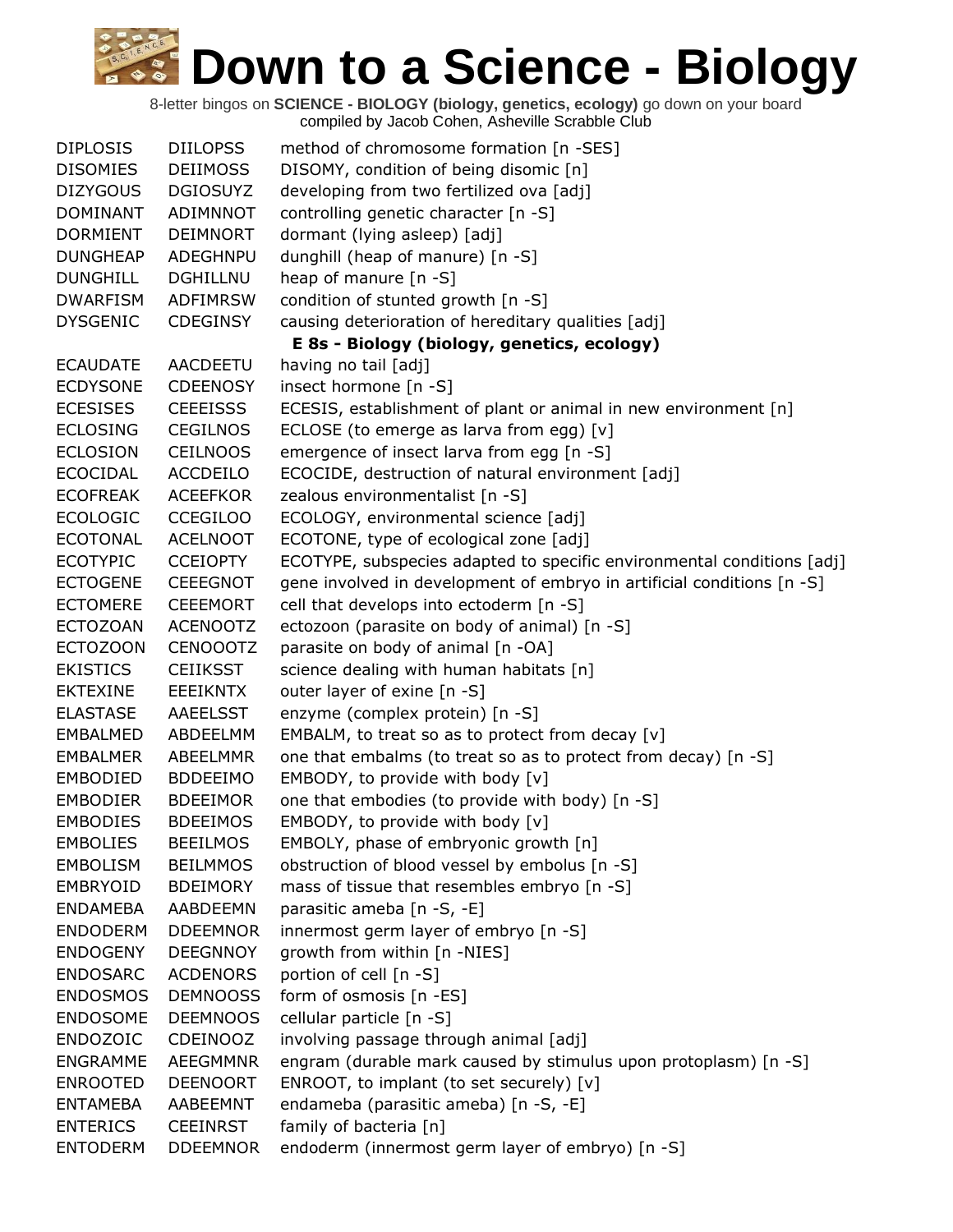| <b>ENTOZOAL</b> | <b>AELNOOTZ</b> | entozoic (living within animal) [adj]                                                                                 |
|-----------------|-----------------|-----------------------------------------------------------------------------------------------------------------------|
| <b>ENTOZOIC</b> | <b>CEINOOTZ</b> | living within animal [adj]                                                                                            |
| <b>ENZOOTIC</b> | <b>CEINOOTZ</b> | type of animal disease [n -S]                                                                                         |
| <b>EPENDYMA</b> | <b>ADEEMNPY</b> | membrane lining certain body cavities [n -S]                                                                          |
| <b>EPIBLAST</b> | <b>ABEILPST</b> | ectoderm (outermost germ layer of embryo) [n -S]                                                                      |
| <b>EPIBOLIC</b> | <b>BCEIILOP</b> | EPIBOLY, growth of one part around another [adj]                                                                      |
| <b>EPICALYX</b> | <b>ACEILPXY</b> | set of bracts close to and resembling calyx [n -ES, -LYCES]                                                           |
| <b>EPICOTYL</b> | <b>CEILOPTY</b> | part of plant embryo [n -S]                                                                                           |
| <b>EPIFAUNA</b> | AAEFINPU        | fauna living on hard sea floor [n -E, -S]                                                                             |
| <b>EPIMERIC</b> | <b>CEEIIMPR</b> | EPIMER, type of sugar compound [adj]                                                                                  |
| <b>EPINASTY</b> | <b>AEINPSTY</b> | downward bending of plant parts [n -TIES]                                                                             |
| <b>EPIPHYTE</b> | <b>EEHIPPTY</b> | plant growing upon another plant [n -S]                                                                               |
| EPISOMAL        | <b>AEILMOPS</b> | EPISOME, genetic determinant [adj]                                                                                    |
| <b>EPISTASY</b> | <b>AEIPSSTY</b> | suppression of genetic effect [n -SIES]                                                                               |
| EPIZOISM        | <b>EIIMOPSZ</b> | state of being epizoic (living on body of animal) [n -S]                                                              |
| EPIZOITE        | <b>EEIIOPTZ</b> | epizoic organism [n -S]                                                                                               |
| <b>EPIZOOTY</b> | <b>EIOOPTYZ</b> | type of animal disease [n -TIES]                                                                                      |
| <b>ERGASTIC</b> | <b>ACEGIRST</b> | constituting nonliving by-products of protoplasmic activity [adj]                                                     |
| <b>ERGOTISM</b> | <b>EGIMORST</b> | poisonous produced by eating ergot-infected grain [n -S]                                                              |
| <b>ESTERASE</b> | <b>AEEERSST</b> | type of enzyme (complex protein) [n -S]                                                                               |
| <b>ESTROGEN</b> | <b>EEGNORST</b> | female sex hormone promoting or producing estrus [n -S]                                                               |
| <b>ETHEPHON</b> | <b>EEHHNOPT</b> | synthetic plant growth regulator [n -S]                                                                               |
| <b>ETHOGRAM</b> | <b>AEGHMORT</b> | list of behavior patterns of species [n -S]                                                                           |
| <b>ETHOLOGY</b> | <b>EGHLOOTY</b> | study of animal behavior [n -GIES]                                                                                    |
| <b>EUGENICS</b> | CEEGINSU        | science of hereditary improvement [n]                                                                                 |
| <b>EUPHENIC</b> | <b>CEEHINPU</b> | dealing with biological improvement [adj]                                                                             |
| <b>EUPLOIDY</b> | <b>DEILOPUY</b> | state of being euploid (cell having three or more identical genomes [n -DIES]                                         |
| <b>EUROKIES</b> | EEIKORSU        | EUROKY, ability of organism to live under variable conditions [n]                                                     |
| <b>EUROKOUS</b> | <b>EKOORSUU</b> | EUROKY, ability of organism to live under variable conditions [adj]                                                   |
| <b>EURYBATH</b> | ABEHRTUY        | organism that can live in wide range of water depths [n -S]                                                           |
| <b>EXAPTIVE</b> | <b>AEEIPTVX</b> | pertaining to an exapted (utilization for function other than one developed through natural selection) function [adj] |
| <b>EXCRETAL</b> | <b>ACEELRTX</b> | EXCRETA, excreted (to separate and eliminate from organic body) matter [adj]                                          |
| <b>EXCRETER</b> | <b>ACEELRTX</b> | one that excretes (to separate and eliminate from organic body) [n -S]                                                |
| <b>EXHALANT</b> | <b>AAEHLNTX</b> | something that exhales (to expel air or vapor) [n -S]                                                                 |
| <b>EXHALENT</b> | <b>AEEHLNTX</b> | exhalant (something that exhales (to expel air or vapor) )[n -S]                                                      |
| <b>EXISTENT</b> | <b>EEINSTTX</b> | something that exists [n -S]                                                                                          |
| <b>EXISTING</b> | <b>EGIINSTX</b> | EXIST, to be [v]                                                                                                      |
| <b>EXOCYTIC</b> | <b>CCEIOTXY</b> | pertaining to cellular excretion [adj]                                                                                |
| <b>EXOSMOSE</b> | <b>EEMOOSSX</b> | form of osmosis (form of diffusion of liquid through membrane) [n -S]                                                 |
| <b>EXOTOXIC</b> | <b>CEIOOTXX</b> | EXOTOXIN, excreted toxin [adj]                                                                                        |
| <b>EXOTOXIN</b> | <b>EINOOTXX</b> | excreted toxin [n -S]                                                                                                 |
| <b>EXPIRING</b> | <b>EGIINPRX</b> | EXPIRE, to come to end [v]                                                                                            |
| <b>EXUVIATE</b> | AEEITUVX        | to molt (cast off outer covering) [v -D, -TING, -S]                                                                   |
| <b>EYESHINE</b> | <b>EEEHINSY</b> | reflection from eyes of some animals [n -S]                                                                           |
| <b>EYESTALK</b> | <b>AEEKLSTY</b> | stalklike structure with eye at its tip [n -S]                                                                        |
|                 |                 | F 8s - Biology (biology, genetics, ecology)                                                                           |
| <b>FALLOWED</b> | <b>ADEFLLOW</b> | FALLOW, to plow and leave unseeded [v]                                                                                |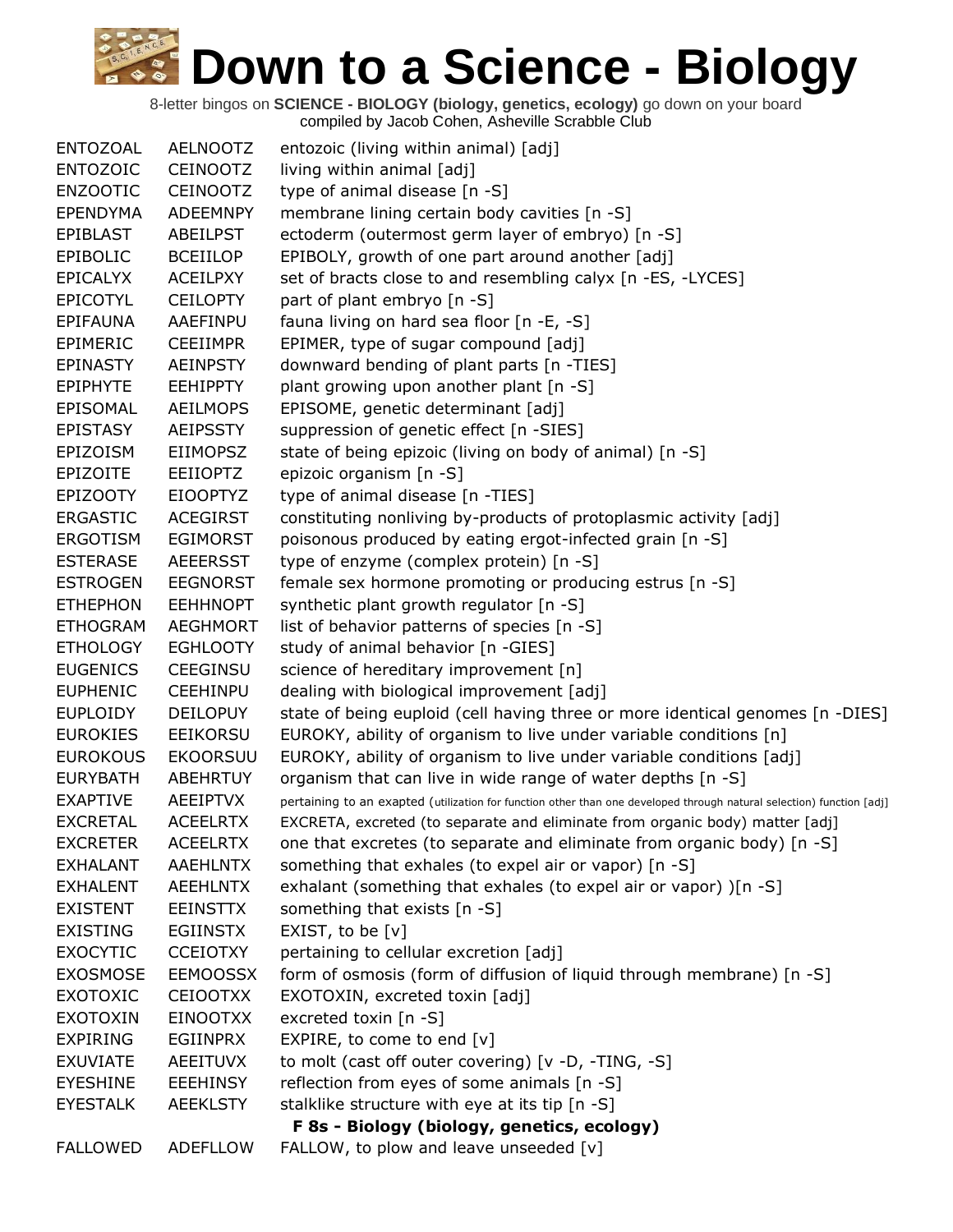| <b>FANGLESS</b> | <b>AEFGLNSS</b> | FANG, long pointed tooth [adj]                                                                                   |
|-----------------|-----------------|------------------------------------------------------------------------------------------------------------------|
| <b>FANGLIKE</b> | <b>AEFGIKLN</b> | FANG, long pointed tooth [adj]                                                                                   |
| <b>FARROWED</b> | <b>ADEFORRW</b> | FARROW, to give birth to litter of pigs [v]                                                                      |
| <b>FATALITY</b> | AAFILTTY        | death resulting from unexpected occurrence [n -TIES]                                                             |
| <b>FAUNALLY</b> | <b>AAFLLNUY</b> | FAUNA, animal life of particular region [adv]                                                                    |
| <b>FELLABLE</b> | <b>ABEEFLLL</b> | capable of being felled (to cause to fall) [adj]                                                                 |
| <b>FERRITIN</b> | EFIINRRT        | protein that contains iron [n -S]                                                                                |
| <b>FETATION</b> | <b>AEFINOTT</b> | development of fetus [n -S]                                                                                      |
| <b>FINNIEST</b> | <b>EFIINNST</b> | FINNY, characterized by fins [adj]                                                                               |
| <b>FIREFANG</b> | <b>AEFFGINR</b> | to decompose by oxidation [v -ED, -ING, -S]                                                                      |
| <b>FISHKILL</b> | <b>FHIIKLLS</b> | sudden destruction of large numbers of fish [n -S]                                                               |
| <b>FISSIPED</b> | <b>DEFIIPSS</b> | mammal that has separated toes [n -S]                                                                            |
| <b>FLAGELLA</b> | <b>AAEFGLLL</b> | long, slender plant shoots [n FLAGELLA]                                                                          |
| <b>FLAPLESS</b> | <b>AEFLLPSS</b> | having no flap (flat appendage) [adj]                                                                            |
| <b>FLESHING</b> | <b>EFGHILNS</b> | distribution of lean and fat on animal [n -S]                                                                    |
| <b>FLORIGEN</b> | <b>EFGILNOR</b> | plant hormone [n -S]                                                                                             |
| <b>FLOWERED</b> | <b>DEEFLORW</b> | FLOWER, to put forth flowers (reproductive structures of seed-bearing plants) [v]                                |
| <b>FLOWERER</b> | <b>EEFLORRW</b> | plant that flowers at certain time [n -S]                                                                        |
| <b>FOETUSES</b> | <b>EEFOSSTU</b> | FOETUS, fetus (unborn organism carried within womb in later stages of its development) [n]                       |
| <b>FOLLICLE</b> | <b>CEFILLLO</b> | small bodily cavity [n -S]                                                                                       |
| <b>FOOTLESS</b> | <b>EFLOOSST</b> | having no feet [adj]                                                                                             |
| <b>FOOTLIKE</b> | <b>EFIKLOOT</b> | resembling foot [adj]                                                                                            |
| <b>FOREFOOT</b> | <b>EFFOOORT</b> | one of front feet of animal [n -FEET]                                                                            |
| <b>FORELIMB</b> | <b>BEFILMOR</b> | foreleg (one of front legs of animal) [n -S]                                                                     |
| <b>FORESTRY</b> | <b>EFORRSTY</b> | science of planting and managing forests [n -RIES]                                                               |
| <b>FORNICAL</b> | <b>ACFILNOR</b> | FORNIX, arched anatomical structure [adj]                                                                        |
| <b>FORNICES</b> | <b>CEFINORS</b> | FORNIX, arched anatomical structure [n]                                                                          |
| <b>FOVEATED</b> | ADEEFOTV        | FOVEA, shallow anatomical depression [adj]                                                                       |
| <b>FRENULAR</b> | AEFLNRRU        | FRENULUM, frenum (connecting fold of membrane) [adj]                                                             |
| <b>FRENULUM</b> | EFLMNRUU        | frenum (connecting fold of membrane) [n -S or -LA]                                                               |
| <b>FRONDOSE</b> | <b>DEFNOORS</b> | FROND, type of leaf (usually green, flattened organ of vascular plants) [adj]                                    |
| <b>FROSTNIP</b> | <b>FINOPRST</b> | freezing of outer skin layers [n -S]                                                                             |
| <b>FRUITING</b> | <b>FGIINRTU</b> | production of fruit on tree [n -S] / FRUIT, to bear fruit (usually edible reproductive bodies of seed plant) [v] |
| <b>FUMARASE</b> | <b>AAEFMRSU</b> | enzyme (complex protein) [n -S]                                                                                  |
| <b>FUMITORY</b> | <b>FIMORTUY</b> | climbing plant [n -RIES]                                                                                         |
| <b>FUNGUSES</b> | <b>EFGNSSUU</b> | FUNGUS, any of major group of lower plants [n]                                                                   |
| <b>FUNICULI</b> | CFIILNUU        | funicles (cordlike anatomical structure) [n FUNICULI]                                                            |
|                 |                 | G 8s - Biology (biology, genetics, ecology)                                                                      |
| <b>GAMODEME</b> | ADEEGMMO        | somewhat isolated breeding community of organisms [n -S]                                                         |
| <b>GANGLIAL</b> | AAGGILLN        | gangliar (pertaining to ganglion (group of nerve cells)) [adj]                                                   |
| <b>GANGLIAR</b> | <b>AAGGILNR</b> | pertaining to ganglion (group of nerve cells) [adj]                                                              |
| <b>GANGLION</b> | AGGILNNO        | group of nerve cells [n -S or -IA]                                                                               |
| <b>GASTRAEA</b> | AAAEGRST        | type of metazoan (any of major division of multicellular animals) [n -S]                                         |
| <b>GASTRULA</b> | AAGLRSTU        | metazoan embryo [n -S, -E]                                                                                       |
| <b>GENDERED</b> | <b>DDEEEGNR</b> | GENDER, to engender (to bring into existence) [v]                                                                |
| <b>GENETICS</b> | <b>CEEGINST</b> | science of heredity [n]                                                                                          |
| <b>GENITALS</b> | <b>AEGILNST</b> | sexual organs [n]                                                                                                |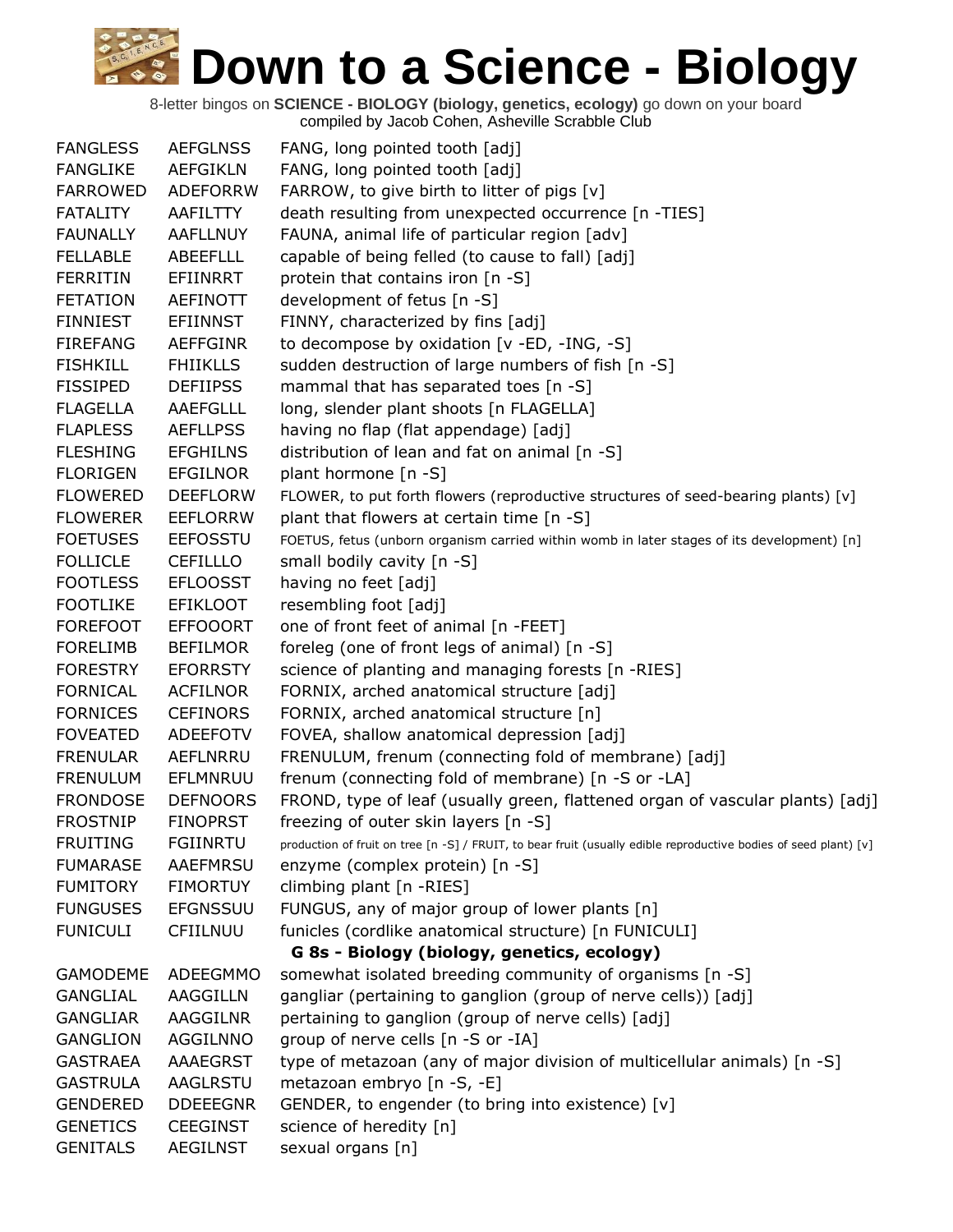| <b>GENOMICS</b> | <b>CEGIMNOS</b> | study of genomes (haploid set of chromosomes) [n]                          |
|-----------------|-----------------|----------------------------------------------------------------------------|
| <b>GENOTYPE</b> | <b>EEGNOPTY</b> | genetic constitution of organism [n -S]                                    |
| <b>GENTRICE</b> | CEEGINRT        | good breeding [n -S]                                                       |
| <b>GEOPHYTE</b> | <b>EEGHOPTY</b> | plant having underground buds [n -S]                                       |
| <b>GEOTAXIS</b> | <b>AEGIOSTX</b> | movement of organism in response to gravity [n -XES]                       |
| <b>GERMLIKE</b> | EEGIKLMR        | resembling germ (microorganism that causes disease) [adj]                  |
| <b>GERONTIC</b> | <b>CEGINORT</b> | pertaining to old age [adj]                                                |
| <b>GIANTISM</b> | AGIIMNST        | condition of being giant [n -S]                                            |
| <b>GLANDULE</b> | ADEGLLNU        | small gland (secreting organ) [n -S]                                       |
| <b>GLIADINE</b> | <b>ADEGIILN</b> | gliadin (simple protein [n -S]                                             |
| <b>GLOBULIN</b> | <b>BGILLNOU</b> | simple protein [n -S]                                                      |
| <b>GLUCAGON</b> | ACGGLNOU        | hormone (secretion of endocrine organs) [n -S]                             |
| <b>GLUCOSIC</b> | CCGILOSU        | GLUCOSE, sugar [adj]                                                       |
| <b>GLUTELIN</b> | <b>EGILLNTU</b> | any of group of proteins occurring in cereal grains [n -S]                 |
| <b>GLUTENIN</b> | <b>EGILNNTU</b> | protein of cereal grains that gives adhesiveness to bread dough [n -S]     |
| <b>GLYCEMIA</b> | <b>ACEGILMY</b> | presence of glucose in blood [n -S]                                        |
| <b>GLYCEMIC</b> | <b>CCEGILMY</b> | GLYCEMIA, presence of glucose in blood [adj]                               |
| <b>GLYCOGEN</b> | <b>CEGGLNOY</b> | carbohydrate [n -S]                                                        |
| <b>GLYCOSYL</b> | CGLLOSYY        | radical derived from glucose [n -S]                                        |
| GONADIAL        | AADGILNO        | GONAD, sex gland [adj]                                                     |
| GONIDIAL        | ADGIILNO        | GONIDIUM, asexual reproductive cell [adj]                                  |
| <b>GONIDIUM</b> | DGIIMNOU        | asexual reproductive cell [n -IA]                                          |
| <b>GONOCYTE</b> | <b>CEGNOOTY</b> | cell that produces gametes [n -S]                                          |
| <b>GONOPORE</b> | <b>EGNOOOPR</b> | genital pore [n -S]                                                        |
| <b>GRAFTAGE</b> | AAEFGGRT        | process of grafting (to unite with growing plant by insertion) [n -S]      |
| <b>GRAFTING</b> | AFGGINRT        | GRAFT, to unite with growing plant by insertion [v]                        |
| <b>GRANDDAM</b> | AADDGMNR        | female parent of animal with offspring [n -S]                              |
| <b>GRAVIDLY</b> | ADGILRVY        | GRAVID, pregnant (carrying developing fetus in uterus) [adv]               |
| <b>GUMMOSIS</b> | <b>GIMMOSSU</b> | disease of plants [n -SES]                                                 |
| <b>GYNANDRY</b> | ADGNNRYY        | condition of having both male and female sexual organs [n -RIES]           |
|                 |                 | H 8s - Biology (biology, genetics, ecology)                                |
| <b>HAEMATIN</b> | AAEHIMNT        | hematin (heme (component of hemoglobin)) [n -S]                            |
| <b>HAPLOIDY</b> | <b>ADHILOPY</b> | state of being haploid (cell having only one set of chromosomes) [n -DIES] |
| <b>HAPLOSIS</b> | <b>AHILOPSS</b> | halving chromosome number [n -SES]                                         |
| <b>HAPTENIC</b> | <b>ACEHINPT</b> | HAPTEN, substance similar to antigen [adj]                                 |
| <b>HATCHING</b> | <b>ACGHHINT</b> | HATCH, to bring forth young from egg [v]                                   |
| <b>HAULMIER</b> | AEHILMRU        | HAULMY, having plant stems [adj]                                           |
| <b>HAUNCHED</b> | ACDEHHNU        | HAUNCH, hindquarter [adj]                                                  |
| <b>HAUNCHES</b> | <b>ACEHHNSU</b> | HAUNCH, hindquarter [n]                                                    |
| <b>HEMIPTER</b> | <b>EEHIMPRT</b> | insect (any of class of small invertebrate animals) [n -S]                 |
| <b>HEMOCOEL</b> | <b>CEEHLMOO</b> | body cavity $[n - S]$                                                      |
| <b>HEMOCYTE</b> | <b>CEEHMOTY</b> | blood cell [n -S]                                                          |
| <b>HEPATIZE</b> | <b>AEEHIPTZ</b> | to convert tissue into firm mass [v -D, -ZING, -S]                         |
| HERBARIA        | AABEHIRR        | collections of dried plants [n HERBARIA]                                   |
| <b>HEREDITY</b> | <b>DEEHIRTY</b> | genetic transmission of characteristics [n -TIES]                          |
| <b>HISTIDIN</b> | <b>DHIIINST</b> | amino acid [n -S]                                                          |
| <b>HISTOGEN</b> | <b>EGHINOST</b> | interior plant tissue [n -S]                                               |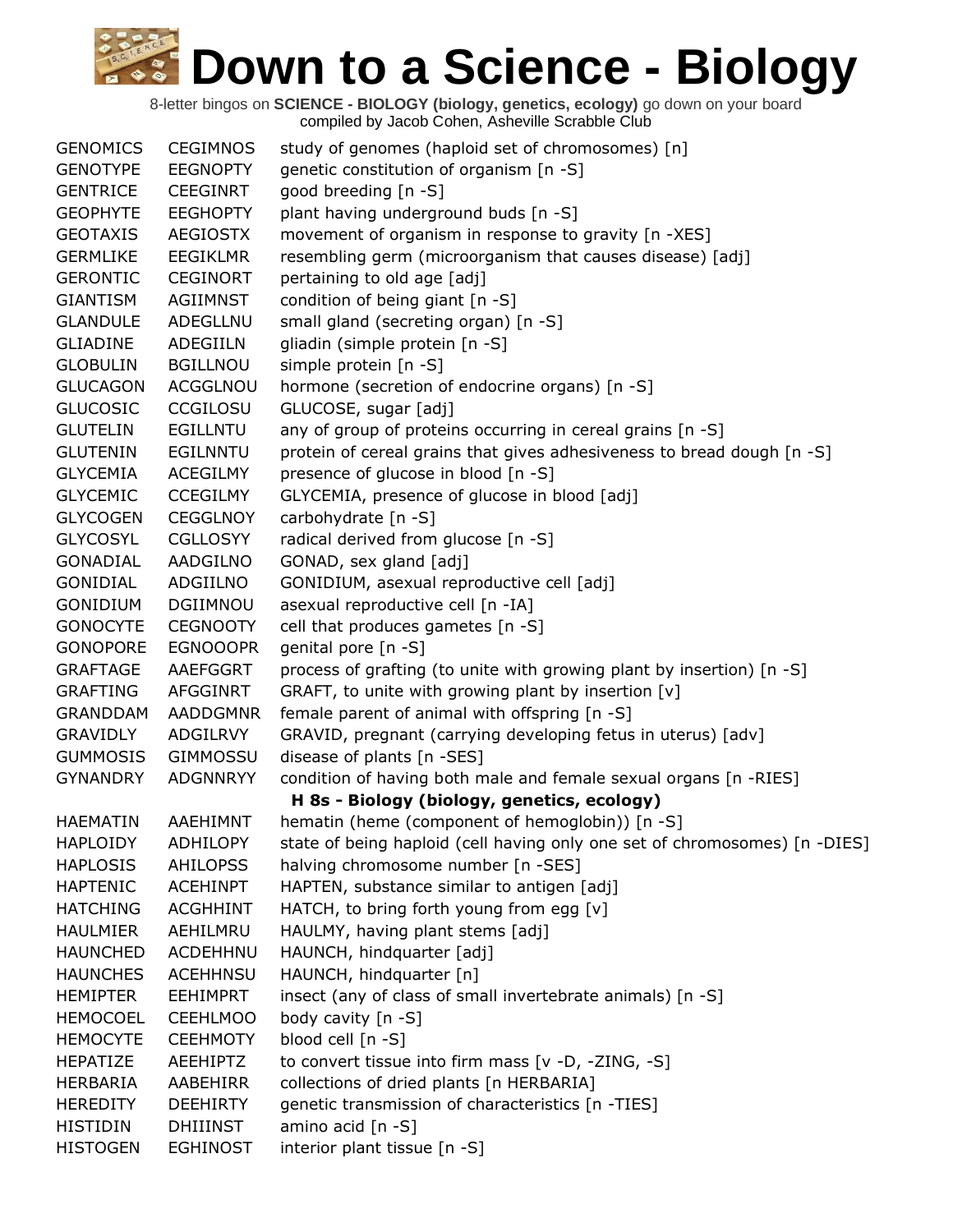| <b>HIVELESS</b> | <b>EEHILSSV</b> | being without hive (bee's nest) [adj]                                              |
|-----------------|-----------------|------------------------------------------------------------------------------------|
| <b>HOLOGAMY</b> | <b>AGHLMOOY</b> | state of having gametes of same size and form as other cells [n -MIES]             |
| <b>HOLOGYNY</b> | <b>GHLNOOYY</b> | trait transmitted solely in female line [n -NIES]                                  |
| <b>HOLOTYPE</b> | <b>EHLOOPTY</b> | animal or plant specimen [n -S]                                                    |
| <b>HOMEOBOX</b> | <b>BEHMOOOX</b> | short DNA sequence [n -ES]                                                         |
| <b>HOMEOTIC</b> | <b>CEHIMOOT</b> | being gene producing shift in development [adj]                                    |
| <b>HOMINIAN</b> | AHIIMNNO        | hominid (manlike creature) [n -S]                                                  |
| <b>HOMININE</b> | EHIIMNNO        | characteristic of man [adj]                                                        |
| HOMINIZE        | EHIIMNOZ        | to alter environment to conform with evolving man [v -D, -ZING, -S]                |
| <b>HOMINOID</b> | <b>DHIIMNOO</b> | manlike animal [n -S]                                                              |
| <b>HOOFLESS</b> | <b>EFHLOOSS</b> | lacking hooves (hard covering on feet of certain animals) [adj]                    |
| <b>HOOFLIKE</b> | <b>EFHIKLOO</b> | resembling hoof (hard covering on feet of certain animals) [adj]                   |
| <b>HORMONAL</b> | AHLMNOOR        | HORMONE, secretion of endocrine organs [adj]                                       |
| <b>HORMONIC</b> | <b>CHIMNOOR</b> | HORMONE, secretion of endocrine organs [adj]                                       |
| <b>HUMIFIED</b> | DEFHIIMU        | converted into humus [adj]                                                         |
| <b>HUNGRIER</b> | <b>EGHINRRU</b> | HUNGRY, wanting food (substance taken into body to maintain life and growth) [adj] |
| <b>HUNGRILY</b> | <b>GHILNRUY</b> | HUNGRY, wanting food (substance taken into body to maintain life and growth) [adv] |
| <b>HYALOGEN</b> | <b>AEGHLNOY</b> | substance found in animal cells [n -S]                                             |
| <b>HYLOZOIC</b> | <b>CHILOOYZ</b> | pertaining to doctrine that life and matter are inseparable [adj]                  |
|                 |                 | I 8s - Biology (biology, genetics, ecology)                                        |
| <b>IDIOTYPE</b> | <b>DEIIOPTY</b> | structure of antibody [n -S]                                                       |
| <b>IMMOTILE</b> | <b>EIILMMOT</b> | lacking mobility (ability to move) [adj]                                           |
| <b>INARCHED</b> | <b>ACDEHINR</b> | INARCH, to graft with in certain way [v]                                           |
| <b>INARCHES</b> | <b>ACEHINRS</b> | INARCH, to graft with in certain way $[v]$                                         |
| <b>INDIGENE</b> | <b>DEEGIINN</b> | native (original inhabitant of area) [n -S]                                        |
| <b>INFAUNAL</b> | AAFILNNU        | INFAUNA, fauna living on soft sea floor [adj]                                      |
| <b>INHERENT</b> | <b>EEHINNRT</b> | existing in something as essential characteristic [adj]                            |
| <b>INHERING</b> | <b>EGHIINNR</b> | INHERE, to be inherent [v]                                                         |
| <b>INHESION</b> | <b>EHIINNOS</b> | state of inhering [n -S]                                                           |
| <b>INOSITOL</b> | <b>IILNOOST</b> | alcohol found in plant and animal tissue [n -S]                                    |
| <b>INSECTAN</b> | <b>ACEINNST</b> | pertaining to insects (any of class of small invertebrate animals) [adj]           |
| <b>INSTINCT</b> | <b>CIINNSTT</b> | inborn behavioral pattern [n -S]                                                   |
| <b>INTEGRIN</b> | <b>EGIINNRT</b> | class of animal proteins [n -S]                                                    |
| <b>INTRONIC</b> | <b>CIINNORT</b> | INTRON, intervening sequence in genetic code [adj]                                 |
| <b>INVERTIN</b> | <b>EIINNRTV</b> | enzyme (complex protein) [n -S]                                                    |
| <b>INVIABLE</b> | ABEIILNV        | not viable (capable of living) [adj]                                               |
| <b>INVIABLE</b> | ABEIILNV        | not viable (capable of living) [adj]                                               |
| <b>INVIABLY</b> | ABIILNVY        | INVIABLE, not viable (capable of living) [adv]                                     |
| <b>INVIRILE</b> | EIIILNRV        |                                                                                    |
|                 |                 | not virile (having masculine vigor) [adj]                                          |
| <b>ISOGENIC</b> | <b>CEGIINOS</b> | genetically similar [adj]                                                          |
| <b>ISOGRAFT</b> | <b>AFGIORST</b> | to transplant from one individual to another of same species [v -ED, -ING, -S]     |
| <b>ISOZYMIC</b> | CIIMOSYZ        | ISOZYME, type of enzyme (complex protein) [adj]                                    |
|                 |                 | J 8s - Biology (biology, genetics, ecology)                                        |
|                 |                 | K 8s - Biology (biology, genetics, ecology)                                        |
| KALLIDIN        | ADIIKLLN        | hormone (secretion of endocrine organs) [n -S]                                     |
| <b>KARYOTIN</b> | <b>AIKNORTY</b> | nuclear material of cell [n -S]                                                    |
| <b>KERATOSE</b> | <b>AEEKORST</b> | of or resembling horny tissue [adj]                                                |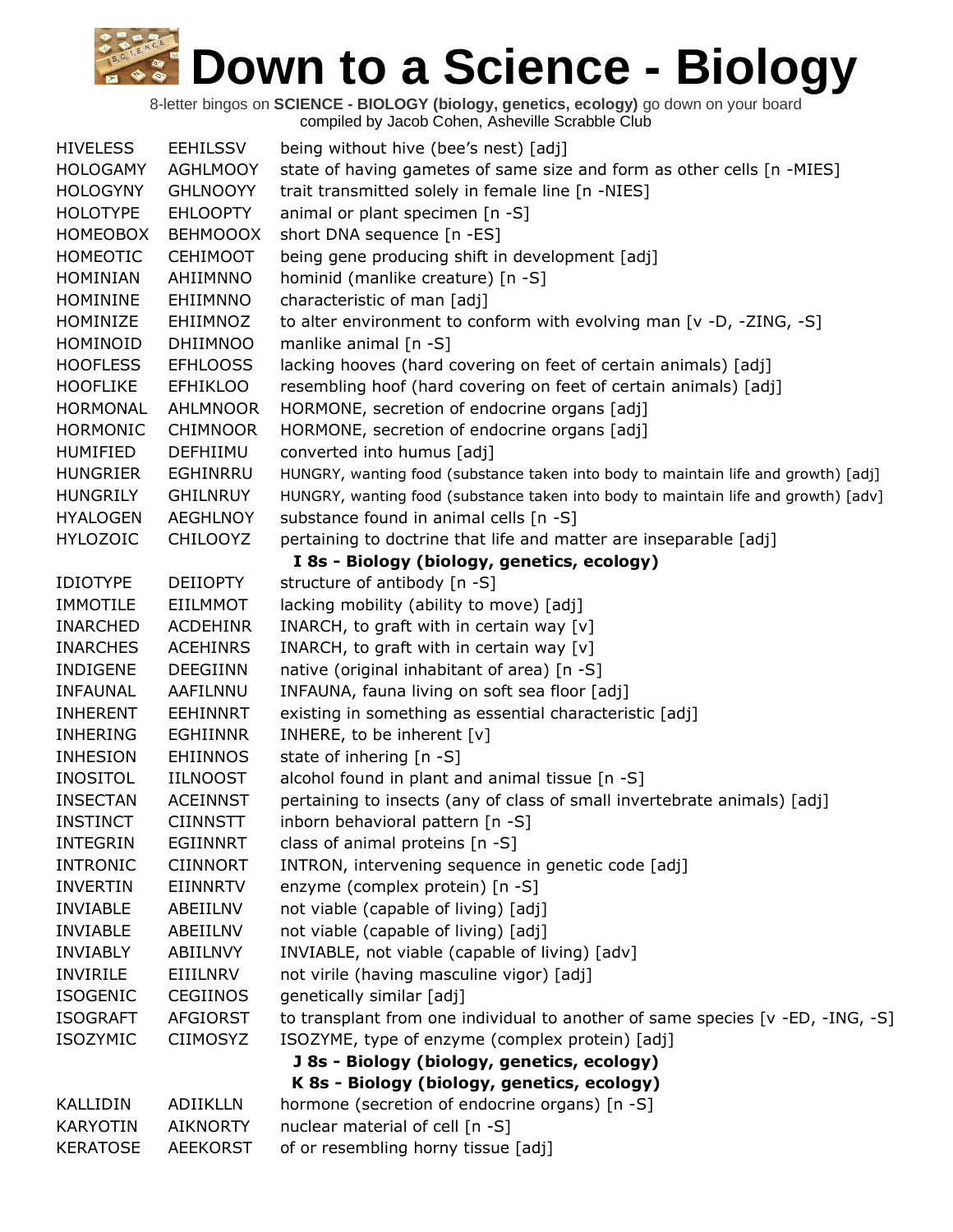| KILOBASE        | ABEIKLOS        | unit of measure of nucleic-acid chain $[n - S]$                                                                 |
|-----------------|-----------------|-----------------------------------------------------------------------------------------------------------------|
|                 |                 | L 8s - Biology (biology, genetics, ecology)                                                                     |
| LAMELLAR        | <b>AAELLLMR</b> | LAMELLA, thin plate, scale, or membrane [adj]                                                                   |
| <b>LAMINOUS</b> | AILMNOSU        | laminose (composed of laminae) [adj]                                                                            |
| LAYERAGE        | <b>AAEEGLRY</b> | method of plant propagation [n -S]                                                                              |
| LAYERING        | <b>AEGILNRY</b> | layerage (method of plant propagation) [n -S]                                                                   |
| <b>LEAFLIKE</b> | <b>AEEFIKLL</b> | resembling leaf (usually green, flattened organ of vascular plants) [adj]                                       |
| <b>LECITHIN</b> | <b>CEHIILNT</b> | any of group of fatty substances found in plant and animal tissues [n -S]                                       |
| <b>LEGERITY</b> | <b>EEGILRTY</b> | quickness of mind or body [n -TIES]                                                                             |
| <b>LENTICEL</b> | <b>CEEILLNT</b> | mass of cells on plant stem [n -S]                                                                              |
| <b>LIFELESS</b> | <b>EEFILLSS</b> | having no life [adj]                                                                                            |
| <b>LIFELIKE</b> | <b>EEFIIKLL</b> | resembling living thing [adj]                                                                                   |
| <b>LIFELONG</b> | <b>EFGILLNO</b> | lasting for lifetime [adj]                                                                                      |
| LIFESPAN        | <b>AEFILNPS</b> | lifetime (period of living existence) [n -S]                                                                    |
| LIFETIME        | EEFIILMT        | period of living existence [n -S]\                                                                              |
| <b>LINGULAR</b> | AGILLNRU        | LINGULA, organ or process shaped like tongue [adj]                                                              |
| <b>LIPOCYTE</b> | <b>CEILOPTY</b> | fat-producing cell [n -X]                                                                                       |
| LIPOIDAL        | ADIILLOP        | LIPOID, lipid (any of class of fatty substances) [adj]                                                          |
| <b>LIPOSOME</b> | <b>EILMOOPS</b> | microscopic globule composed of lipids [n -S]                                                                   |
| <b>LIVEABLE</b> | ABEEILLV        | livable (suitable for living in) [adj]                                                                          |
| <b>LIVENESS</b> | <b>EEILNSSV</b> | state of being live (having life (quality that distinguishes animals and plants from inanimate matter)) [n -ES] |
| <b>LOBATELY</b> | <b>ABELLOTY</b> | LOBATE, having lobes (rounded, projecting anatomical part) [adv]                                                |
| <b>LOBELESS</b> | <b>BEELLOSS</b> | lacking lobe (rounded, projecting anatomical part) [adj]                                                        |
| <b>LOMENTUM</b> | <b>ELMMNOTU</b> | loment (type of plant pod) [n -TA, -S]                                                                          |
| <b>LORICATE</b> | <b>ACEILORT</b> | animal having lorica [n -S]                                                                                     |
| <b>LYSOGENY</b> | <b>EGLNOSYY</b> | state of being like lysogen (type of antigen) [n -NIES]                                                         |
| LYSOSOME        | <b>ELMOOSSY</b> | saclike part of cell [n -S]                                                                                     |
| LYSOZYME        | <b>ELMOSYYZ</b> | enzyme (complex protein) [n -S]                                                                                 |
|                 |                 | <b>M</b> 8s                                                                                                     |
| <b>MAKEABLE</b> | AABEEKLM        | MAKE, to cause to exist [adj]                                                                                   |
| MANUBRIA        | AABIMNRU        | MANUBRIUM, handle-shaped anatomical part [n]                                                                    |
| <b>MEDULLAR</b> | ADELLMRU        | MEDULLA, central tissue in stems of certain plants [adj]                                                        |
| <b>MELANISM</b> | <b>AEILMMNS</b> | abnormally dark pigmentation of skin [n -S]                                                                     |
| <b>MELANOUS</b> | <b>AELMNOSU</b> | having dark skin and hair [adj]                                                                                 |
| <b>MEMBRANE</b> | ABEEMMNR        | thin, pliable layer of tissue [n -S]                                                                            |
| MENISCAL        | <b>ACEILMNS</b> | MENISCUS, crescent-shaped body [adj]                                                                            |
| <b>MENISCUS</b> | <b>CEIMNSSU</b> | crescent-shaped body [n -ES or -CI]                                                                             |
| <b>MERISTEM</b> | <b>EEIMMRST</b> | formative plant tissue [n -S]                                                                                   |
| <b>MESOCARP</b> | <b>ACEMOPRS</b> | middle layer of pericarp [n -S]                                                                                 |
| <b>MESODERM</b> | <b>DEEMMORS</b> | middle germ layer of embryo [n -S]                                                                              |
| <b>MESOGLEA</b> | <b>AEEGLMOS</b> | gelatinous material in sponges [n -S]                                                                           |
| <b>MESOMERE</b> | <b>EEEMMORS</b> | embryonic segment [n -S]                                                                                        |
| <b>MESOPHYL</b> | <b>EHLMOPSY</b> | soft tissue of leaf [n -S]                                                                                      |
| MESOSOME        | <b>EEMMOOSS</b> | specialized cellular part [n -S]                                                                                |
| MESOZOAN        | <b>AEMNOOSZ</b> | any of phylum of wormlike organisms [n -S]                                                                      |
| <b>METAMERE</b> | AEEEMMRT        | somite (longitudinal segment of body of some animals) [n -S]                                                    |
| METAZOAL        | AAELMOTZ        | METAZOAN, any of major division of multicellular animals [adj]                                                  |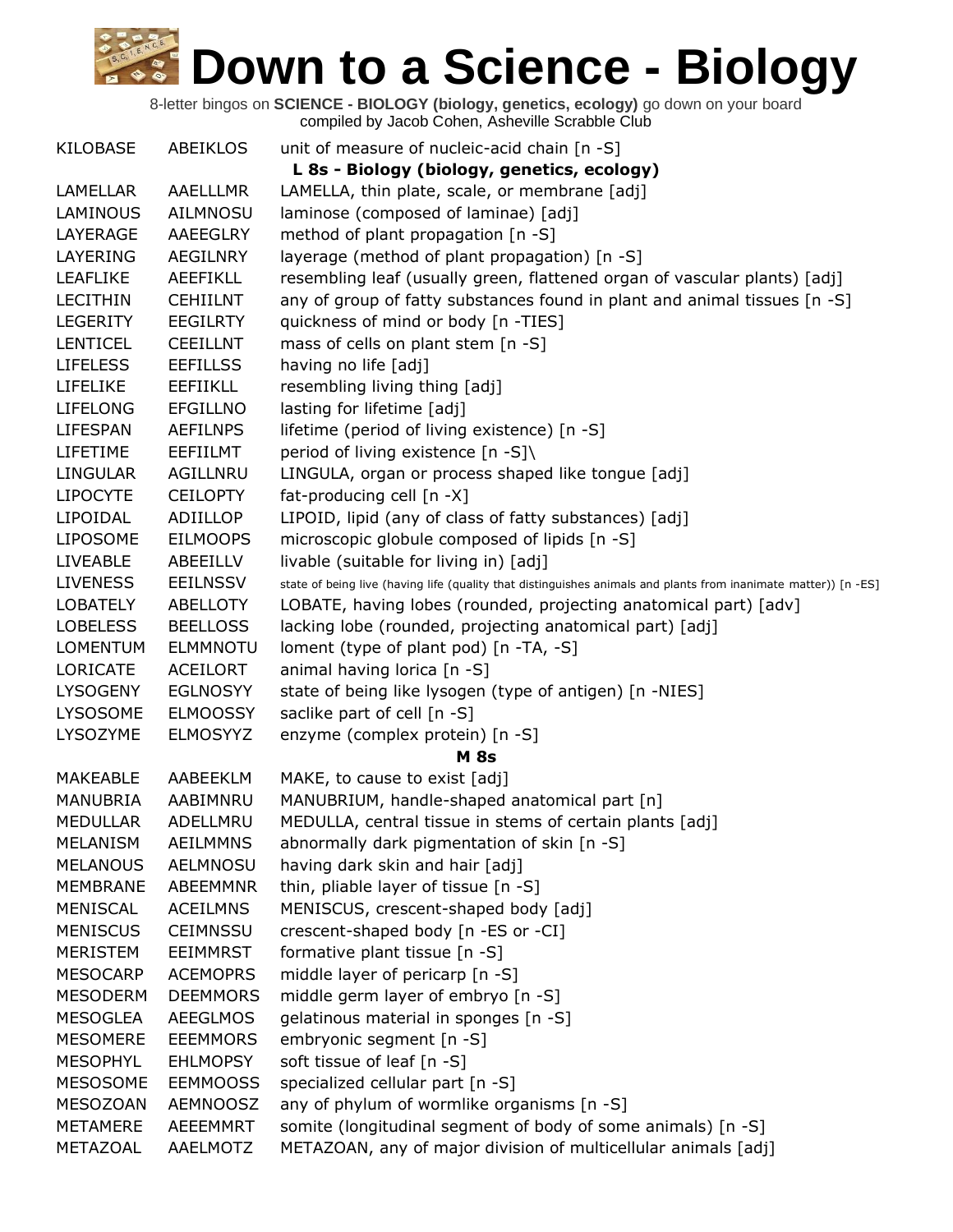| <b>METAZOAN</b> | AAEMNOTZ        | any of major division of multicellular animals [n -S]                 |
|-----------------|-----------------|-----------------------------------------------------------------------|
| METAZOIC        | <b>ACEIMOTZ</b> | METAZOAN, any of major division of multicellular animals [adj]        |
| <b>METAZOON</b> | <b>AEMNOOTZ</b> | metazoan (any of major division of multicellular animals) [n -OA]     |
| METHANAL        | AAEHLMNT        | formaldehyde [n -S]                                                   |
| <b>MICROBIC</b> | <b>BCCIIMOR</b> | MICROBE, minute life form [adj]                                       |
| MINIPILL        | <b>IIILLMNP</b> | birth control pill containing no estrogen [n -S]                      |
| <b>MISGRAFT</b> | <b>AFGIMRST</b> | to graft wrongly [v -ED, -ING, -S]                                    |
| MISPLANT        | <b>AILMNPST</b> | to plant wrongly [v -ED, -ING, -S]                                    |
| <b>MISSENSE</b> | <b>EEIMNSSS</b> | form of genetic mutation [n -S]                                       |
| <b>MNEMONIC</b> | <b>CEIMMNNO</b> | device to assist memory [n -S]                                        |
| <b>MOBILITY</b> | <b>BIILMOTY</b> | ability to move [n -TIES]                                             |
| MONAMINE        | AEIMMNNO        | amine containing only one amino group [n -S]                          |
| <b>MONECIAN</b> | <b>ACEIMNNO</b> | having both male and female sex organs in same individual [adj]       |
| <b>MONOCARP</b> | <b>ACMNOOPR</b> | plant that yields fruit only once before dying [n -S]                 |
| <b>MONOGENY</b> | EGMNNOOY        | asexual reproduction [n -NIES]                                        |
| <b>MONOGERM</b> | <b>EGMMNOOR</b> | being fruit that produces single plant [adj]                          |
| <b>MONOPODE</b> | <b>DEMNOOOP</b> | creature having one foot [n -S]                                       |
| <b>MONOSOME</b> | <b>EMMNOOOS</b> | unpaired chromosome [n -S]                                            |
| <b>MONOSOMY</b> | <b>MMNOOOSY</b> | condition of having one unpaired chromosome [n -MIES]                 |
| <b>MORTALLY</b> | <b>ALLMORTY</b> | fatally (in fatal (causing or capable of causing death) manner) [adv] |
| MOTILITY        | IILMOTTY        | ability to move [n -TIES]                                             |
| MUCINOID        | CDIIMNOU        | MUCIN, protein secreted by mucous membranes [adj]                     |
| <b>MUCINOUS</b> | <b>CIMNOSUU</b> | MUCIN, protein secreted by mucous membranes [adj]                     |
| MUCOIDAL        | ACDILMOU        | MUCOID, complex protein [adj]                                         |
| <b>MUCOSITY</b> | <b>CIMOSTUY</b> | state of being mucous (secreting or containing mucus) [n -TIES]       |
| <b>MUCRONES</b> | <b>CEMNORSU</b> | MUCRO, sharp point at end of certain plant and animal organs [n]      |
| MULTIPED        | <b>DEILMPTU</b> | animal having many feet [n -S]                                        |
| <b>MYCOLOGY</b> | <b>CGLMOOYY</b> | branch of botany dealing with fungi [n -GIES]                         |
| <b>MYELINIC</b> | <b>CEIILMNY</b> | MYELIN, fatty substance that encases certain nerve fibers [adj]       |
| <b>MYOBLAST</b> | <b>ABLMOSTY</b> | cell capable of giving rise to muscle cells [n -S]                    |
| <b>MYOGENIC</b> | <b>CEGIMNOY</b> | originating in muscle tissue [adj]                                    |
|                 |                 | N 8s - Biology (biology, genetics, ecology)                           |
| <b>NATIVELY</b> | <b>AEILNTVY</b> | in inborn (existing in one from birth) manner [adv]                   |
| <b>NATIVITY</b> | <b>AIINTTVY</b> | process of being born [n -TIES]                                       |
| <b>NECKLESS</b> | <b>CEEKLNSS</b> | having no neck [adj]                                                  |
| <b>NECKLIKE</b> | <b>CEEIKKLN</b> | resembling neck [adj]                                                 |
| <b>NECROSIS</b> | <b>CEINORSS</b> | death of living tissue [n -SES]                                       |
| <b>NECROTIC</b> | <b>CCEINORT</b> | NECROSIS, death of living tissue [adj]                                |
| <b>NEKTONIC</b> | <b>CEIKNNOT</b> | NEKTON, free-swimming marine animals [adj]                            |
| <b>NEOMORPH</b> | <b>EHMNOOPR</b> | type of biological structure [n -S]                                   |
| <b>NEURITIS</b> | <b>EIINRSTU</b> | inflammation of nerve [n -IDES or -ES]                                |
| NEURONAL        | AELNNORU        | NEURON, basic cellular unit of nervous system [adj]                   |
| <b>NEURULAR</b> | AELNRRUU        | NEURULA, vertebrate embryo [adj]                                      |
| <b>NODALITY</b> | <b>ADILNOTY</b> | state of being nodal (of nature of node) [n -TIES]                    |
| <b>NONLEAFY</b> | <b>AEFLNNOY</b> | not having leaves [adj]                                               |
| <b>NONVIRAL</b> | <b>AILNNORV</b> | not viral (pertaining to or caused by virus) [adj]                    |
| <b>NONVITAL</b> | <b>AILNNOTV</b> | not vital (necessary to life) [adj]                                   |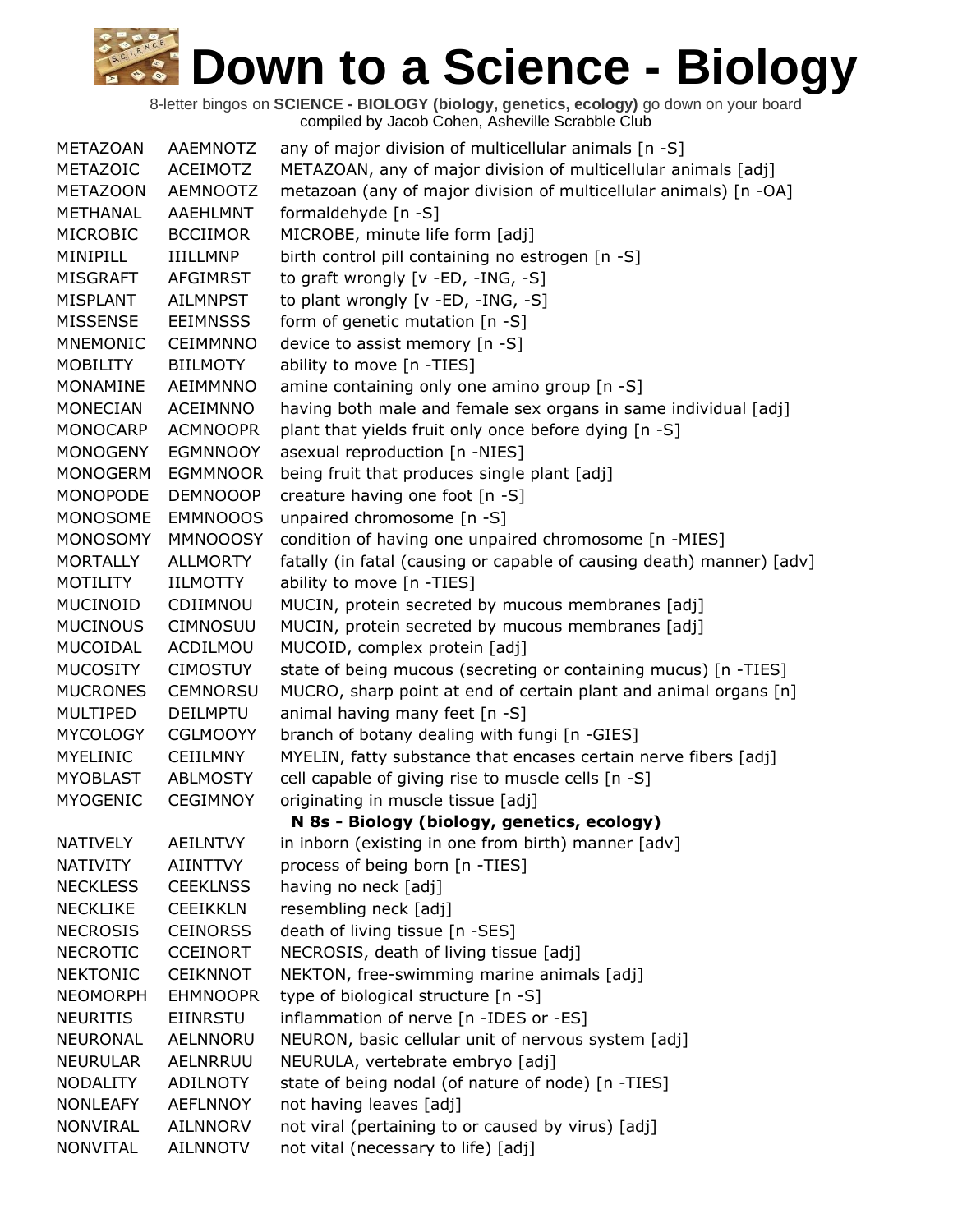| <b>NUCELLAR</b> | ACELLNRU        | NUCELLUS, essential part of plant ovule [adj]                                |
|-----------------|-----------------|------------------------------------------------------------------------------|
| <b>NUCELLUS</b> | <b>CELLNSUU</b> | essential part of plant ovule [n -LLI]                                       |
| <b>NUCLEASE</b> | <b>ACEELNSU</b> | enzyme (complex protein) [n -S]                                              |
| <b>NUCLEATE</b> | <b>ACEELNTU</b> | to form into nucleus [v -D, -TING, -S]                                       |
| <b>NUCLEOID</b> | CDEILNOU        | DNA-containing area of certain cells [n -S]                                  |
| <b>NUCLEOLE</b> | CEELLNOU        | part of nucleus [n -S]                                                       |
| <b>NUCLEOLI</b> | CEILLNOU        | nucleoles (part of nucleus) [n NUCLEOLI]                                     |
| <b>NYSTATIN</b> | <b>AINNSTTY</b> | antibiotic [n -S]                                                            |
|                 |                 | O 8s - Biology (biology, genetics, ecology)                                  |
| <b>OCELLATE</b> | <b>ACEELLOT</b> | having ocelli (minute simple eye) [adj]                                      |
| ODONTOID        | <b>DDINOOOT</b> | toothlike vertebral projection [n -S]                                        |
| <b>OECOLOGY</b> | <b>CEGLOOOY</b> | ecology (environmental science) [n -GIES]                                    |
| <b>OESTRIOL</b> | <b>EILOORST</b> | estriol (estrogen (female sex hormone promoting or producing estrus)) [n -S] |
| <b>OESTRONE</b> | <b>EENOORST</b> | estrone (estrogen female sex hormone promoting or producing estrus)) [n -S]  |
| <b>OFFSHOOT</b> | <b>FFHOOOST</b> | lateral shoot from main stem [n -S]                                          |
| <b>OMNIVORA</b> | AIMNOORV        | omnivores (animal that eats all kinds of food) [n OMNIVORA]                  |
| <b>OMNIVORE</b> | <b>EIMNOORV</b> | animal that eats all kinds of food [n -S]                                    |
| <b>ONCOGENE</b> | <b>CEEGNNOO</b> | gene that causes cell to become cancerous [n -S]                             |
| <b>ONTOGENY</b> | <b>EGNNOOTY</b> | development of individual organism [n -NIES]                                 |
| <b>OOPHYTIC</b> | <b>CHIOOPTY</b> | OOPHYTE, stage of development in certain plants [adj]                        |
| <b>OPERCELE</b> | <b>CEEELOPR</b> | opercule (anatomical part that serves as lid or cover) [n -S]                |
| <b>OPERCULA</b> | ACELOPRU        | opercules (anatomical part that serves as lid or cover) [n OPERCULA]         |
| <b>OPERCULE</b> | <b>CEELOPRU</b> | anatomical part that serves as lid or cover [n -S]                           |
| <b>ORGANISM</b> | AGIMNORS        | any form of animal or plant life [n -S]                                      |
| <b>ORNITHES</b> | <b>EHINORST</b> | ORNIS, avifauna (bird life of particular region) [n]                         |
| <b>OSSIFIED</b> | <b>DEFIIOSS</b> | OSSIFY, to convert into bone [v]                                             |
| <b>OSSIFIER</b> | <b>EFIIORSS</b> | one that ossifies (to convert into bone) [n -S]                              |
| <b>OSSIFIES</b> | <b>EFIIOSSS</b> | OSSIFY, to convert into bone [v]                                             |
| <b>OSTEOSIS</b> | <b>EIOOSSST</b> | formation of bone [n -SES or -ES]                                            |
| <b>OSTIOLAR</b> | <b>AILOORST</b> | OSTIOLE, small bodily opening [adj]                                          |
| <b>OSTOMIES</b> | <b>EIMOOSST</b> | OSTOMY, type of surgical operation [n]                                       |
| <b>OUTBREED</b> | <b>BDEEORTU</b> | to interbreed relatively unrelated stocks [v -RED, -ING, -S]                 |
| <b>OUTCROSS</b> | COORSSTU        | to cross with relatively unrelated individual [v -ED, -ING, -ES]             |
| <b>OVERBRED</b> | <b>BDEEORRV</b> | bred too finely or to excess [adj] / OVERBREED, to breed to excess [v]       |
| <b>OVERFISH</b> | <b>EFHIORSV</b> | to deplete supply of fish in area by fishing to excess [v -ED, -ING, -ES]    |
| <b>OVERGROW</b> | <b>EGOORRVW</b> | to grow over [v -REW, -N, -ING, -S]                                          |
| <b>OVERHUNT</b> | <b>EHNORTUV</b> | to deplete supply of game in area by hunting to excess [v -ED, -ING, -S      |
| <b>OVERLIVE</b> | EEILORVV        | to outlive (to live longer than) [v -D, -VING, -S]                           |
| <b>OVERLUSH</b> | <b>EHLORSUV</b> | excessively lush [adj]                                                       |
| <b>OVERRIPE</b> | <b>EEIOPRRV</b> | too ripe [adj]                                                               |
| OVICIDAL        | <b>ACDIILOV</b> | OVICIDE, agent that kills eggs [adj]                                         |
| <b>OVIPOSIT</b> | <b>IIOOPSTV</b> | to lay eggs $[v - ED, -ING, -S]$                                             |
| <b>OXYPHILE</b> | <b>EHILOPXY</b> | organism that thrives in relatively acid environment [n -S]                  |
|                 |                 | P 8s - Biology (biology, genetics, ecology)                                  |
| PANHUMAN        | AAHMNNPU        | pertaining to all humanity [adj]                                             |
| PANMIXIA        | AAIIMNPX        | random mating within breeding population [n -S]                              |
| PANMIXIS        | AIIMNPSX        | panmixia (random mating within breeding population) [n -XES]                 |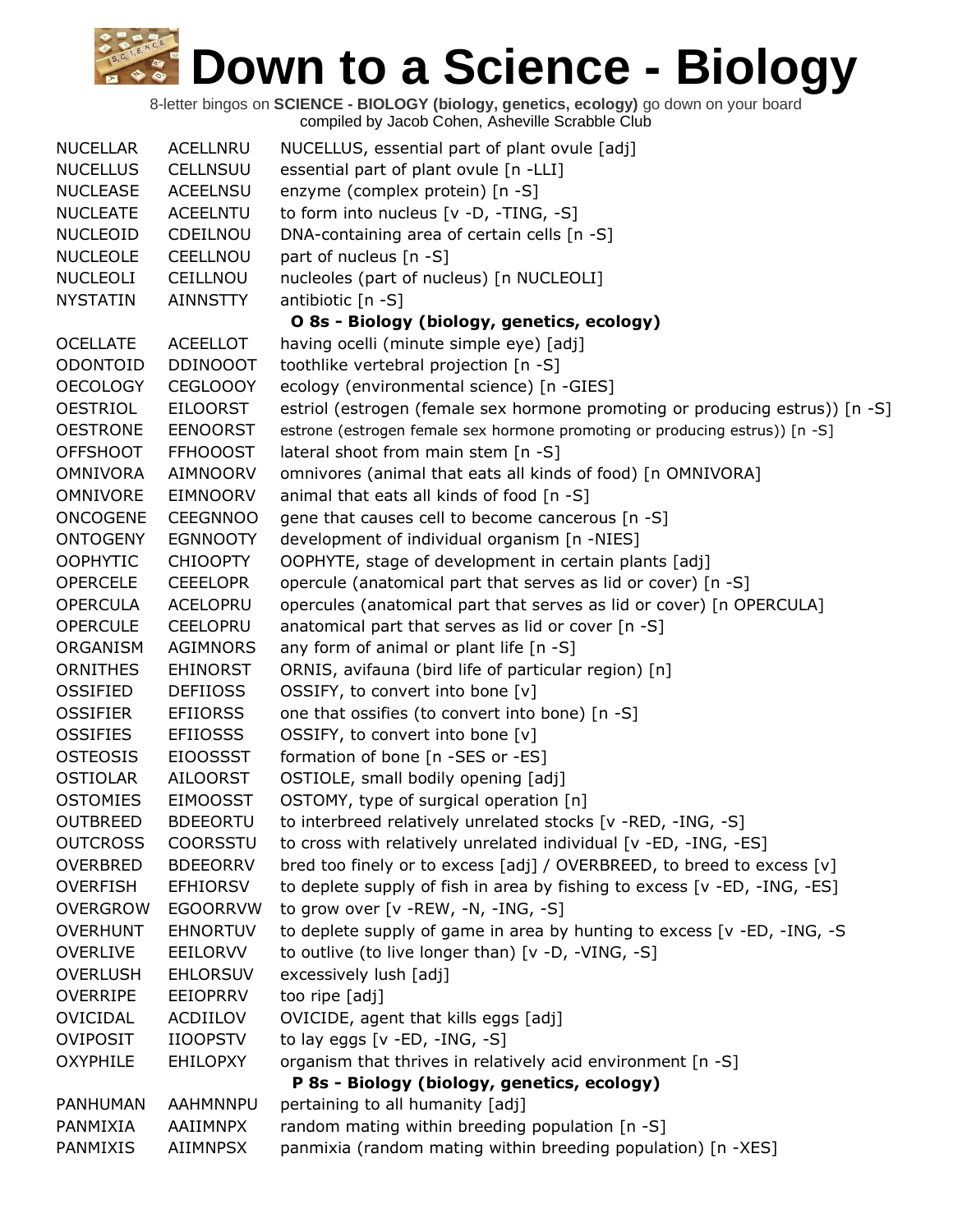| <b>PARASITE</b> | <b>AAEIPRST</b> | organism that lives and feeds on or in another organism [n -S]                              |
|-----------------|-----------------|---------------------------------------------------------------------------------------------|
| PARAZOAN        | <b>AAANOPRZ</b> | any of major division of multicellular animals [n -S]                                       |
| PARECISM        | <b>ACEIMPRS</b> | state of having male and female sexual organs beside or near each other [n -S]              |
| PARENTAL        | AAELNPRT        | pertaining to parent [adj]                                                                  |
| <b>PARENTED</b> | <b>ADEENPRT</b> | PARENT, to exercise functions of parent (father or mother) [v]                              |
| <b>PATHOGEN</b> | <b>AEGHNOPT</b> | any disease-producing organism [n -S]                                                       |
| <b>PAUROPOD</b> | <b>ADOOPPRU</b> | any of class of minute many-legged animals [n -S]                                           |
| <b>PEATIEST</b> | <b>AEEIPSTT</b> | PEATY, resembling or containing peat (composed of partially decayed vegetable matter) [adj] |
| PEDATELY        | <b>ADEELPTY</b> | PEDATE, resembling foot (terminal part of leg on which body stands and moves) [adv]         |
| PEDIFORM        | <b>DEFIMOPR</b> | shaped like foot [adj]                                                                      |
| <b>PEDIGREE</b> | <b>DEEEGIPR</b> | line of ancestors [n -S]                                                                    |
| <b>PELLICLE</b> | <b>CEEILLLP</b> | thin skin or film [n -S]                                                                    |
| <b>PENTOSAN</b> | <b>AENNOPST</b> | complex carbohydrate [n -S]                                                                 |
| PEPTIDIC        | <b>CDEIIPPT</b> | PEPTIDE, combination of amino acids [adj]                                                   |
| <b>PEPTONIC</b> | <b>CEINOPPT</b> | PEPTONE, protein compound [adj]                                                             |
| <b>PEREOPOD</b> | <b>DEEOOPPR</b> | appendage of pereion [n -S]                                                                 |
| PERIBLEM        | <b>BEEILMPR</b> | region of plant tissue [n -S]                                                               |
| PERICARP        | <b>ACEIPPRR</b> | wall of ripened plant ovary or fruit [n -S]                                                 |
| PERIDERM        | <b>DEEIMPRR</b> | outer layer of plant tissue [n -S]                                                          |
| <b>PERISHED</b> | <b>DEEHIPRS</b> | PERISH, to die (to cease living) [v]                                                        |
| <b>PERISHES</b> | <b>EEHIPRSS</b> | PERISH, to die (to cease living) [v]                                                        |
| PETALINE        | AEEILNPT        | resembling petal (leaflike part of corolla) [adj]                                           |
| <b>PETALLED</b> | <b>ADEELLPT</b> | PETAL, leaflike part of corolla [adj]                                                       |
| <b>PETALODY</b> | <b>ADELOPTY</b> | metamorphosis of various floral organs into petals [n -DIES]                                |
| PETALOID        | ADEILOPT        | resembling petal (leaflike part of corolla) [adj]                                           |
| <b>PETALOUS</b> | <b>AELOPSTU</b> | having petals (leaflike part of corolla) [adj]                                              |
| PETIOLAR        | AEILOPRT        | pertaining to petiole (stalk of leaf) [adj]                                                 |
| PETIOLED        | <b>DEEILOPT</b> | PETIOLE, stalk of leaf [adj]                                                                |
| <b>PHORETIC</b> | <b>CEHIOPRT</b> | PHORESY, symbiotic relationship between some arthropods and fishes [adj]                    |
| <b>PHYLAXIS</b> | AHILPSXY        | inhibiting of infection by body [n -ES]                                                     |
| <b>PHYLESIS</b> | <b>EHILPSSY</b> | course of evolutionary development [n -ES or -SES]                                          |
| PHYLETIC        | <b>CEHILPTY</b> | PHYLESIS, course of evolutionary development [adj]                                          |
| PHYLLARY        | <b>AHLLPRYY</b> | bract of certain plants [n -RIES]                                                           |
| PHYLLOID        | <b>DHILLOPY</b> | leaflike plant part [n -S]                                                                  |
| PHYLLOME        | <b>EHLLMOPY</b> | leaf of plant $[n - S]$                                                                     |
| PHYSIQUE        | <b>EHIPQSUY</b> | form or structure of body [n -S]                                                            |
| PILOSITY        | <b>IILOPSTY</b> | state of being pilose (covered with hair) [n -TIES]                                         |
| PISIFORM        | <b>FIIMOPRS</b> | small bone of wrist [n -S]                                                                  |
| <b>PLANKTER</b> | <b>AEKLNPRT</b> | any organism that is element of plankton [n -S]                                             |
| <b>PLANKTIC</b> | <b>ACIKLNPT</b> | PLANKTON, minute animal and plant life of body of water [adj]                               |
| <b>PLANKTON</b> | <b>AKLNNOPT</b> | minute animal and plant life of body of water [n -S]                                        |
| <b>PLANTLET</b> | <b>AELLNPTT</b> | small plant [n -S]                                                                          |
| PLANULAR        | AALLNPRU        | PLANULA, free-swimming larva of certain organisms [adj]                                     |
| <b>PLEUSTON</b> | <b>ELNOPSTU</b> | aquatic vegetation [n -S]                                                                   |
| <b>PLOIDIES</b> | <b>DEIILOPS</b> | PLOIDY, extent of repetition of basic number of chromosomes [n]                             |
| <b>PLUMULAR</b> | ALLMPRUU        | PLUMULE, primary bud of plant embryo [adj]                                                  |
| <b>POACEOUS</b> | <b>ACEOOPSU</b> | pertaining to plants of grass family [adj]                                                  |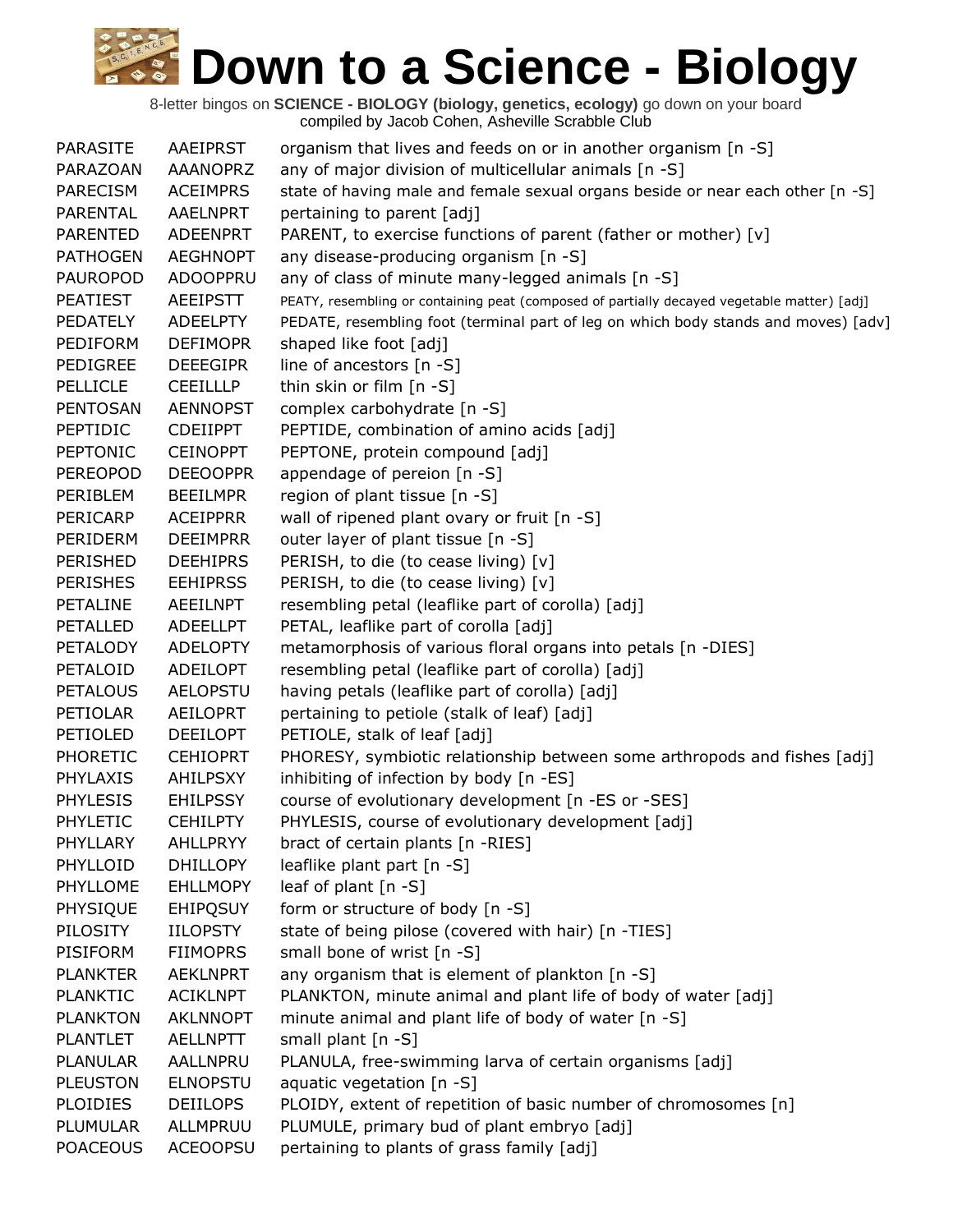| <b>POLLENED</b> | <b>DEELLNOP</b> | POLLEN, to convey pollen (fertilizing element in seed plant) to [v]    |
|-----------------|-----------------|------------------------------------------------------------------------|
| <b>POLYBRID</b> | <b>BDILOPRY</b> | type of hybrid plant [n -S]                                            |
| <b>POLYGENE</b> | <b>EEGLNOPY</b> | type of gene (hereditary unit) [n -S]                                  |
| <b>POLYPODY</b> | <b>DLOOPPYY</b> | fern (flowerless vascular plant) [n -DIES]                             |
| <b>POLYPORE</b> | <b>ELOOPPRY</b> | type of fungus (any of major group of lower plants) [n -S]             |
| <b>POLYSOME</b> | <b>ELMOOPSY</b> | cluster of protein particles [n -S]                                    |
| <b>POLYTENE</b> | <b>EELNOPTY</b> | having chromosomes of certain type [adj]                               |
| <b>POLYTENY</b> | <b>ELNOPTYY</b> | state of being polytene (having chromosomes of certain type) [n -NIES] |
| POLYZOAN        | <b>ALNOOPYZ</b> | bryozoan (type of small aquatic animal) [n -S]                         |
| <b>POLYZOIC</b> | <b>CILOOPYZ</b> | composed of many zooids [adj]                                          |
| <b>POPULATE</b> | <b>AELOPPTU</b> | to inhabit (to live in) [v -D, -TING, -S]                              |
| <b>POPULOUS</b> | LOOPPSUU        | containing many inhabitants [adj]                                      |
| <b>POSTCAVA</b> | <b>AACOPSTV</b> | vein in higher vertebrates [n -S or -E]                                |
| <b>POXVIRUS</b> | <b>IOPRSUVX</b> | type of virus (any of class of submicroscopic pathogens) [n -ES]       |
| PRECAVAL        | <b>AACELPRV</b> | PRECAVA, vein in higher vertebrates [adj]                              |
| PREHUMAN        | AEHMNPRU        | prototype of man [n -S]                                                |
| PREPLANT        | <b>AELNPPRT</b> | occurring before planting [adj]                                        |
| <b>PREPUPAL</b> | AELPPPRU        | preceding pupal stage [adj]                                            |
| <b>PROLAMIN</b> | <b>AILMNOPR</b> | simple protein [n -S]                                                  |
| <b>PROLIFIC</b> | <b>CFIILOPR</b> | producing abundantly [adj]                                             |
| <b>PROPHAGE</b> | <b>AEGHOPPR</b> | form of virus [n -S]                                                   |
| <b>PROPHASE</b> | <b>AEHOPPRS</b> | first stage in mitosis [n -S]                                          |
| PROPRIUM        | IMOPPRRU        | attribute belonging inseparably to every member of species [n -IA]     |
| <b>PROSTATE</b> | <b>AEOPRSTT</b> | gland in male mammals [n -S]                                           |
| <b>PROTAMIN</b> | <b>AIMNOPRT</b> | simple protein [n -S]                                                  |
| <b>PROTEASE</b> | <b>AEEOPRST</b> | enzyme (complex protein) [n -S]                                        |
| <b>PROTEIDE</b> | <b>DEEIOPRT</b> | proteid (protein (nitrogenous organic compound)) [n -S]                |
| <b>PROTEOME</b> | <b>EEMOOPRT</b> | complement of proteins expressed by genome [n -S]                      |
| <b>PROTEOSE</b> | <b>EEOOPRST</b> | water-soluble protein [n -S]                                           |
| <b>PROTOZOA</b> | <b>AOOOPRTZ</b> | unicellular microscopic organisms [n PROTOZOA]                         |
| PROVIRAL        | <b>AILOPRRV</b> | PROVIRUS, form of virus [adj]                                          |
| <b>PROVIRUS</b> | <b>IOPRRSUV</b> | form of virus [n -ES]                                                  |
| PROXEMIC        | <b>CEIMOPRX</b> | pertaining to branch of environmental study [adj]                      |
| <b>PSAMMONS</b> | <b>AMMNOPSS</b> | PSAMMON, group of microorganisms living in waterlogged sands [n]       |
| <b>PTOMAINE</b> | AEIMNOPT        | compound produced by decomposition of protein [n -S]                   |
| <b>PUREBRED</b> | <b>BDEEPRRU</b> | animal of unmixed stock [n -S]                                         |
| <b>PYCNOSIS</b> | <b>CINOPSSY</b> | pyknosis (shrinking and thickening of cell nucleus) [n -SES]           |
| <b>PYKNOSIS</b> | <b>IKNOPSSY</b> | shrinking and thickening of cell nucleus [n -SES]                      |
| <b>PYRENOID</b> | <b>DEINOPRY</b> | protein body of certain lower organisms [n -S]                         |
|                 |                 | Q 8s - Biology (biology, genetics, ecology)                            |
|                 |                 | R 8s - Biology (biology, genetics, ecology)                            |
| <b>RABIETIC</b> | ABCEIIRT        | RABIES, infectious virus disease [adj]                                 |
| <b>RADICATE</b> | AACDEIRT        | to cause to take root $[v -D, -TING, -S]$                              |
| <b>RAMOSELY</b> | <b>AELMORSY</b> | RAMOSE, having many branches [adv]                                     |
| <b>RAMOSITY</b> | <b>AIMORSTY</b> | state of being ramose (having many branches) [n -TIES]                 |
| RASORIAL        | AAILORRS        | habitually scratching ground for food [adj]                            |
| <b>RATOONED</b> | ADENOORT        | RATOON, to sprout from root planted previous year [v]                  |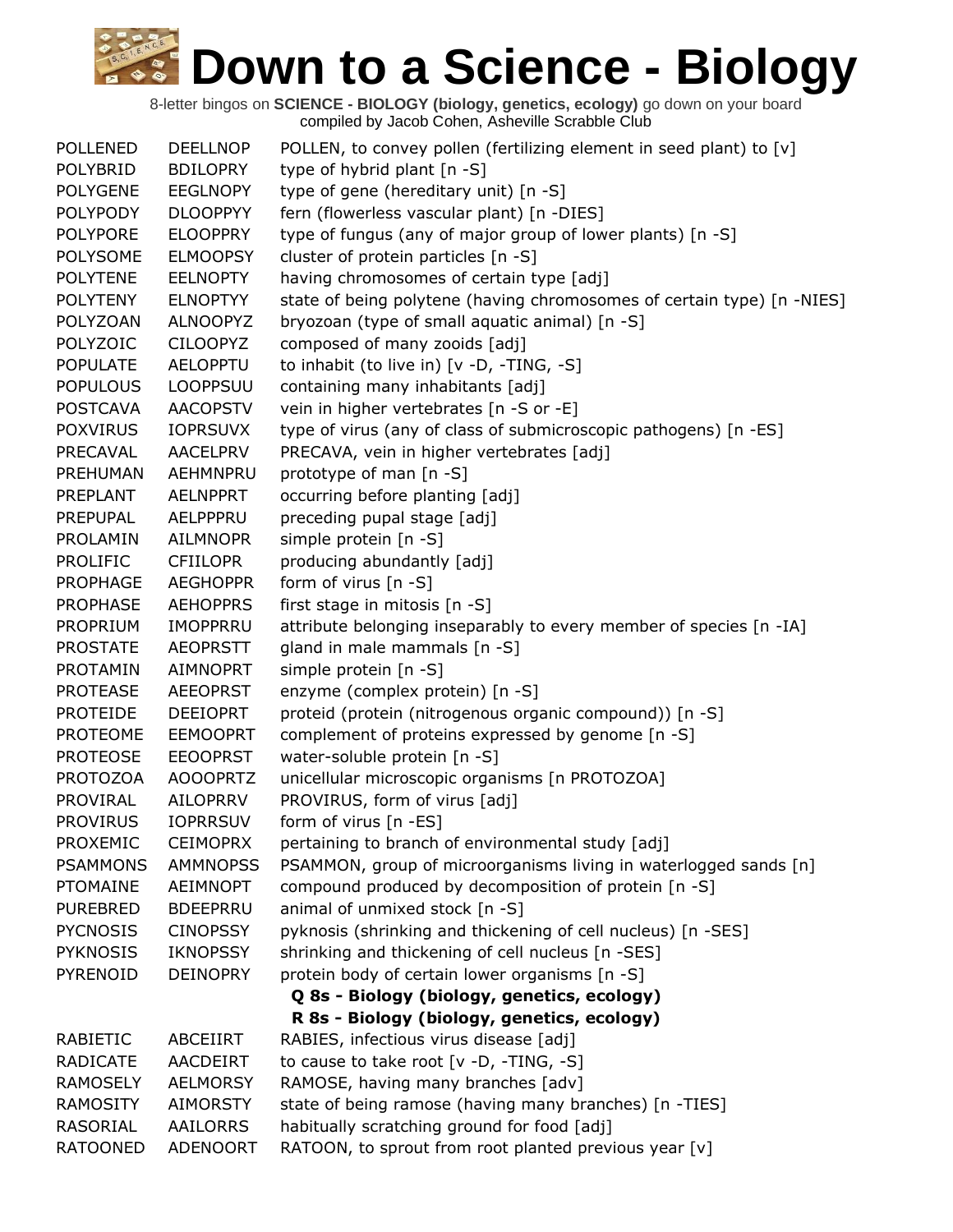| <b>RATOONER</b> | AENOORRT        | plant that ratoons [n -S]                                                                  |
|-----------------|-----------------|--------------------------------------------------------------------------------------------|
| <b>RECEPTOR</b> | <b>CEEOPRRT</b> | nerve ending specialized to receive stimuli [n -S]                                         |
| <b>REFOREST</b> | <b>EEFORRST</b> | to replant with trees [v -ED, -ING, -S]                                                    |
| <b>REGROWTH</b> | <b>EGHORRTW</b> | new or second growth [n -S]                                                                |
| <b>RENATURE</b> | AEENRRTU        | to restore natural qualities [v -D, -RING, -S]                                             |
| <b>REOVIRUS</b> | <b>EIORRSUV</b> | type of virus (any of class of submicroscopic pathogens) [n -ES]                           |
| <b>RHAMNOSE</b> | <b>AEHMNORS</b> | sugar found in plants [n -S]                                                               |
| <b>RHEOPHIL</b> | <b>EHHILOPR</b> | living in flowing water [adj]                                                              |
| RIBOSOME        | <b>BEIMOORS</b> | particle composed of protein and ribonucleic acid [n -S]                                   |
| RIBOZYME        | <b>BEIMORYZ</b> | molecule of RNA that functions as enzyme [n -S]                                            |
| RIBOZYME        | <b>BEIMORYZ</b> | molecule of RNA that functions as enzyme [n -S]                                            |
| RIFAMPIN        | AFIIMNPR        | antibiotic [n -S]                                                                          |
| ROOTBALL        | ABLLOORT        | mass of plant's roots and surrounding soil [n -S]                                          |
| <b>ROOTHOLD</b> | <b>DHLOOORT</b> | embedding of plant to soil through growing of roots [n -S]                                 |
| <b>ROOTWORM</b> | <b>MOOORRTW</b> | beetle whose larvae feed on roots of crop plants [n -S]                                    |
|                 |                 | S 8s - Biology (biology, genetics, ecology)                                                |
| <b>SACCULAR</b> | <b>AACCLRSU</b> | resembling sac (pouch-shaped structure in animal or plant) [adj]                           |
| SAPONINE        | AEINNOPS        | saponin (soapy substance obtained from plants) [n -S]                                      |
| <b>SARMENTA</b> | <b>AAEMNRST</b> | sarments (type of plant stem) [n SARMENTA]                                                 |
| <b>SAXATILE</b> | AAEILSTX        | living or growing among rocks [adj]                                                        |
| <b>SCANDENT</b> | <b>ACDENNST</b> | climbing, as plant [adj]                                                                   |
| <b>SCHIZONT</b> | <b>CHINOSTZ</b> | organism that reproduces by form of asexual reproduction [n -S]                            |
| <b>SCIRRHUS</b> | <b>CHIRRSSU</b> | hard tumor [n -ES or -HI]                                                                  |
| <b>SCLEREID</b> | <b>CDEEILRS</b> | type of plant cell [n -S]                                                                  |
| <b>SCLEROMA</b> | <b>ACELMORS</b> | hardened patch of cellular tissue [n -S or -TA]                                            |
| <b>SECRETIN</b> | <b>CEEINRST</b> | hormone (secretion of endocrine organs) [n -S]                                             |
| <b>SECRETOR</b> | <b>CEEORRST</b> | one that secretes (to generate and separate out from cells or bodily fluids) [n -S]        |
| <b>SECUNDLY</b> | <b>CDELNSUY</b> | SECUND, having parts or organs arranged on one side only [adv]                             |
| <b>SECUNDUM</b> | CDEMNSUU        | according to [adv]                                                                         |
| <b>SEEDCASE</b> | <b>ACDEEESS</b> | pericarp (wall of ripened plant ovary or fruit) [n -S]                                     |
| <b>SEEDLING</b> | <b>DEEGILNS</b> | young plant [n -S]                                                                         |
| SEMIBALD        | ABDEILMS        | partly bald [adj]                                                                          |
| <b>SEMINOMA</b> | AEIMMNOS        | malignant tumor of testis [n -S or -TA]                                                    |
| SEMIOSIS        | <b>EIIMOSSS</b> | process in which something functions as sign to organism [n -SES]                          |
| <b>SENSILLA</b> | <b>AEILLNSS</b> | simple sense organ [n -E]                                                                  |
| <b>SEPTORIA</b> | <b>AEIOPRST</b> | type of fungus (any of major group of lower plants) [n -S]                                 |
| <b>SEROLOGY</b> | <b>EGLOORSY</b> | science of serums [n -GIES]                                                                |
| <b>SEROSITY</b> | <b>EIORSSTY</b> | quality or state of being serous (resembling serum) [n -TIES]                              |
| <b>SEROTYPE</b> | <b>EEOPRSTY</b> | to classify (microorganisms) according to characteristic set of antigens [v -D, -PING, -S] |
| <b>SIFFLEUR</b> | <b>EFFILRSU</b> | animal that makes whistling noise [n -S]                                                   |
| <b>SKELETAL</b> | <b>AEEKLLST</b> | skeleton, supporting framework of body [adj]                                               |
| <b>SKELETON</b> | <b>EEKLNOST</b> | supporting framework of body [n -S]                                                        |
| <b>SPACELAB</b> | <b>AABCELPS</b> | spacecraft equipped with laboratory [n -S]                                                 |
| <b>SPATHOSE</b> | <b>AEHOPSST</b> | SPATHE, leaflike organ of certain plants [adj]                                             |
| <b>SPECIATE</b> | <b>ACEEIPST</b> | to undergo type of evolutionary process [v -D, -TING, -S]                                  |
| SPELAEAN        | <b>AAEELNPS</b> | spelean (living in caves) [adj]                                                            |
| SPERMARY        | <b>AEMPRRSY</b> | organ in which sperms are formed [n -RIES]                                                 |
|                 |                 |                                                                                            |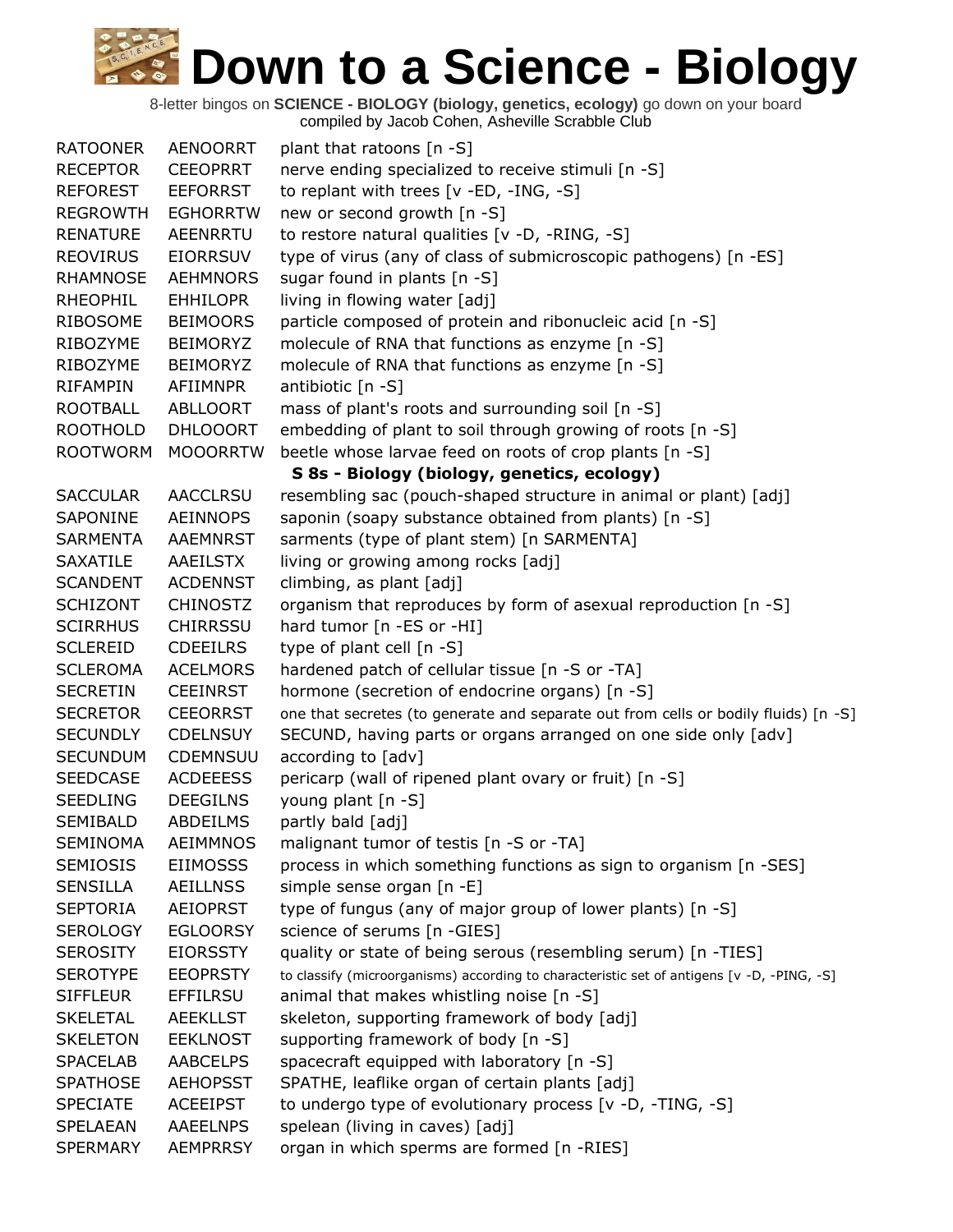| <b>SPERMOUS</b> | <b>EMOPRSSU</b>                             | resembling or made up of sperms [adj]                                                             |  |  |
|-----------------|---------------------------------------------|---------------------------------------------------------------------------------------------------|--|--|
| <b>SPIRACLE</b> | <b>ACEILPRS</b>                             | orifice through which breathing occurs [n -S]                                                     |  |  |
| <b>STATURED</b> | ADERSTTU                                    | STATURE, natural height of body [adj]                                                             |  |  |
| <b>STEAPSIN</b> | <b>AEINPSST</b>                             | enzyme (complex protein) [n -S]                                                                   |  |  |
| <b>STEARINE</b> | <b>AEEINRST</b>                             | stearin (solid portion of fat) [n -S]                                                             |  |  |
| <b>STEMMING</b> | <b>EGIMMNST</b>                             | STEM, to remove stems (ascending axes of plant) from [v]                                          |  |  |
| <b>STENOSIS</b> | <b>EINOSSST</b>                             | narrowing of bodily passage [n -SES]                                                              |  |  |
| <b>STIPITES</b> | <b>EIIPSSTT</b>                             | STIPES, STIPE, slender supporting part of plant [n]                                               |  |  |
| <b>STIPULAR</b> | <b>AILPRSTU</b>                             | STIPULE, appendage at base of leaf in certain plants [adj]                                        |  |  |
| <b>STOLONIC</b> | <b>CILNOOST</b>                             | STOLON, type of plant stem [adj]                                                                  |  |  |
| <b>STOMACHY</b> | <b>ACHMOSTY</b>                             | paunchy [adj]                                                                                     |  |  |
| <b>STROMATA</b> | <b>AAMORSTT</b>                             | STROMA, substance that forms framework of organ or cell [n]                                       |  |  |
| <b>SUBBREED</b> | <b>BBDEERSU</b>                             | distinguishable strain within breed [n -S]                                                        |  |  |
| <b>SUBERECT</b> | <b>BCEERSTU</b>                             | nearly erect [adj]                                                                                |  |  |
| <b>SUBGENUS</b> | <b>BEGNSSUU</b>                             | subdivision of genus [n -NERA, -ES]                                                               |  |  |
| <b>SUBHUMAN</b> | <b>ABHMNSUU</b>                             | one that is less than human [n -S]                                                                |  |  |
| <b>SUBNICHE</b> | <b>BCEHINSU</b>                             | subdivision of habitat [n -S]                                                                     |  |  |
| <b>SUBNODAL</b> | <b>ABDLNOSU</b>                             | situated under node [adj]                                                                         |  |  |
| <b>SUBORDER</b> | <b>BDEORRSU</b>                             | category of related families within order [n -S]                                                  |  |  |
| <b>SUBPHYLA</b> | <b>ABHLPSUY</b>                             | SUBPHYLUM, taxonomic division forming part of phylum [n] / divisions within phylum [n SUBPHYLA]   |  |  |
| <b>SUBTAXON</b> | <b>ABNOSTUX</b>                             | subdivision of taxon [n -XA, -S]                                                                  |  |  |
| <b>SUBTILIN</b> | <b>BIILNSTU</b>                             | antibiotic [n -S]                                                                                 |  |  |
| <b>SUBVIRAL</b> | ABILRSUV                                    | pertaining to part of virus [adj]                                                                 |  |  |
| <b>SUBVIRUS</b> | <b>BIRSSUUV</b>                             | viral protein smaller than virus [n -S]                                                           |  |  |
| <b>SUNSCALD</b> | <b>ACDLNSSU</b>                             | injury of woody plants caused by sun [n -S]                                                       |  |  |
| <b>SUPERBUG</b> | <b>BEGPRSUU</b>                             | strain of bacteria that is resistant to all antibiotics [n -S]                                    |  |  |
| <b>SUPERSEX</b> | <b>EEPRSSUX</b>                             | type of sterile organism [n -ES]                                                                  |  |  |
| <b>SURVIVAL</b> | <b>AILRSUVV</b>                             | living or continuing longer than another person or thing [n -S]                                   |  |  |
| <b>SURVIVER</b> | <b>EIRRSUVV</b>                             | survivor (one that survives (to remain in existence)) [n -S]                                      |  |  |
| <b>SURVIVOR</b> | <b>IORRSUVV</b>                             | one that survives (to remain in existence) [n -S]                                                 |  |  |
| <b>SYMBIONT</b> | <b>BIMNOSTY</b>                             | organism living in close association with another [n -S]                                          |  |  |
| <b>SYMBIOTE</b> | <b>BEIMOSTY</b>                             | symbiont (organism living in close association with another) [n -S]                               |  |  |
| <b>SYMPATRY</b> | <b>AMPRSTYY</b>                             | state of occupying same area without loss of identity from interbreeding [n -RIES]                |  |  |
| <b>SYMPODIA</b> | <b>ADIMOPSY</b>                             | plant stems made up of series of superposed branches [n SYMPODIA]                                 |  |  |
| <b>SYNAPSIS</b> | <b>AINPSSSY</b>                             | point at which nervous impulse passes from one neuron to another [n -SES]                         |  |  |
| <b>SYNAPTIC</b> | <b>ACINPSTY</b>                             | SYNAPSIS, point at which nervous impulse passes from one neuron to another [adj]                  |  |  |
| <b>SYNCARPY</b> | <b>ACNPRSYY</b>                             | state of being syncarp (fleshy multiple fruit) [n -PIES]                                          |  |  |
| <b>SYNCYTIA</b> | <b>ACINSTYY</b>                             | masses of protoplasm resulting from cell fusion [n]                                               |  |  |
| <b>SYNDESIS</b> | <b>DEINSSSY</b>                             | synapsis (point at which nervous impulse passes from one neuron to another) [n -SES or -SISES]    |  |  |
| <b>SYNERGID</b> | <b>DEGINRSY</b>                             | cell found in embryo sac of seed plant [n -S]                                                     |  |  |
| SYNGAMIC        | <b>ACGIMNSY</b>                             | SYNGAMY, union of two gametes [adj]                                                               |  |  |
| <b>SYNGENIC</b> | <b>CEGINNSY</b>                             | relating to or being genetically identical individuals with respect to reaction to antigens [adj] |  |  |
| <b>SYNKARYA</b> | <b>AAKNRSYY</b>                             | cell nuclei formed by fusion of two preexisting nuclei [n]                                        |  |  |
| SYNOVIAL        | <b>AILNOSVY</b>                             | SYNOVIA, lubricating fluid secreted by certain membranes [adj]                                    |  |  |
| <b>SYNTHASE</b> | <b>AEHNSSTY</b>                             | enzyme that acts as catalyst in linking two molecules [n -S]                                      |  |  |
|                 | T 8s - Biology (biology, genetics, ecology) |                                                                                                   |  |  |
| TAILBONE        | ABEILNOT                                    | coccyx (bone of spine) [n -S]                                                                     |  |  |
|                 |                                             |                                                                                                   |  |  |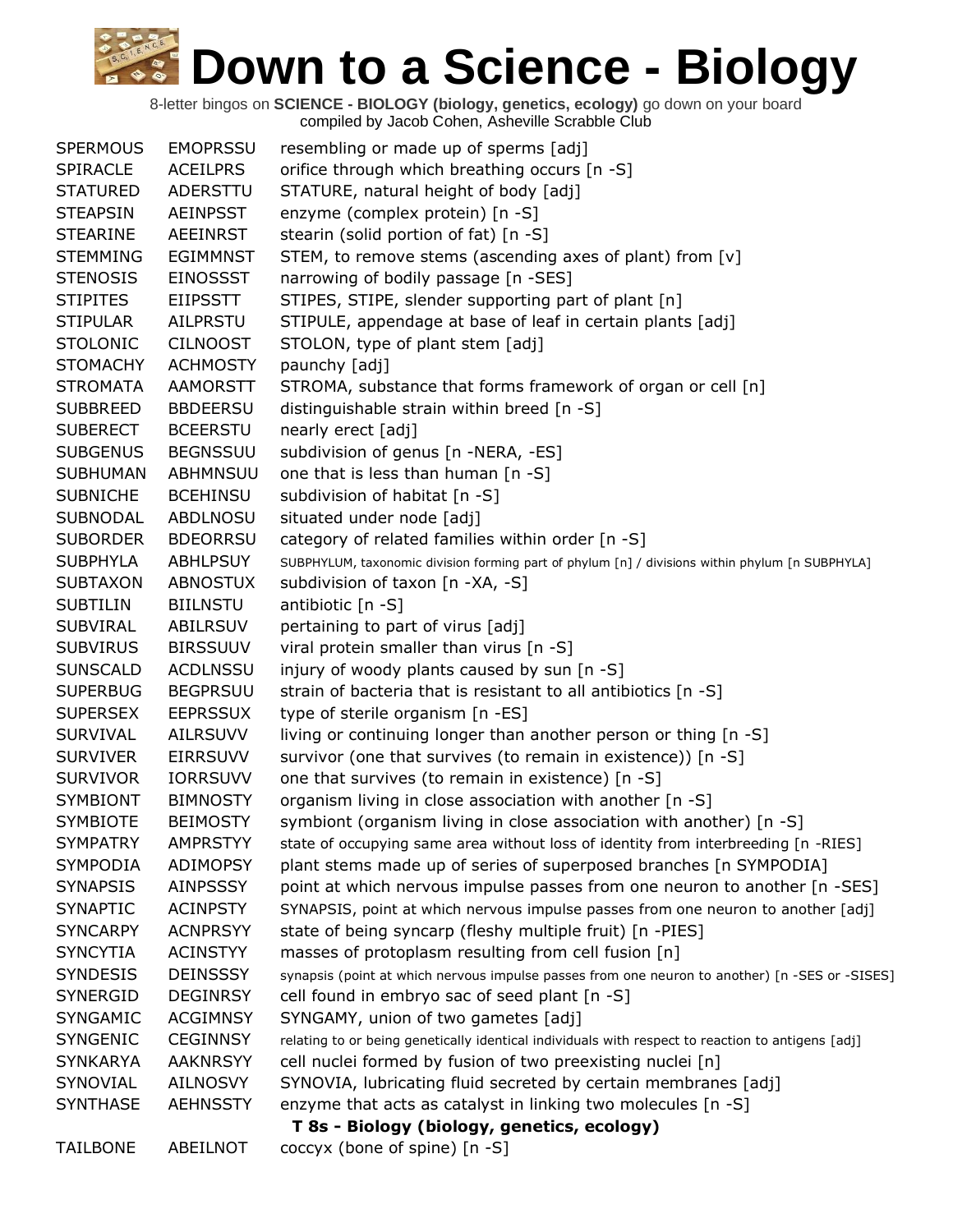| <b>TAILLESS</b> | <b>AEILLSST</b> | having no tail [adj]                                                                                   |
|-----------------|-----------------|--------------------------------------------------------------------------------------------------------|
| <b>TAILLIKE</b> | <b>AEIIKLLT</b> | resembling tail [adj]                                                                                  |
| <b>TAMEABLE</b> | AABEELMT        | tamable (capable of being tamed) [adj]                                                                 |
| <b>TAMELESS</b> | <b>AEELMSST</b> | not capable of being tamed [adj]                                                                       |
| <b>TAMENESS</b> | <b>AEEMNSST</b> | state of being tame (gentle or docile) [n -ES]                                                         |
| TAPIROID        | ADIIOPRT        | nocturnal hoofed animal [n -S]                                                                         |
| <b>TEGMENTA</b> | <b>AEEGMNTT</b> | anatomical coverings [n -S]                                                                            |
| <b>TEGMINAL</b> | AEGILMNT        | pertaining to tegmen (covering (something that covers (cover))) [adj]                                  |
| <b>TEGUMENT</b> | <b>EEGMNTTU</b> | covering (something that covers (to place something over or upon)) [n -S]                              |
| <b>TEGUMINA</b> | AEGIMNTU        | TEGUMEN, tegmen (covering (something that covers (cover))) [n]                                         |
| <b>TELEGONY</b> | <b>EEGLNOTY</b> | supposed influence of previous sire on offspring of later matings of mother with other males [n -NIES] |
| <b>TELOMERE</b> | <b>EEELMORT</b> | natural end of chromosome [n -S]                                                                       |
| <b>TENTACLE</b> | <b>ACEELNTT</b> | elongated, flexible appendage of some animals [n -S]                                                   |
| TERRARIA        | AAEIRRRT        | glass enclosures for plants or small animals [n TERRARIA]                                              |
| <b>TETRAPOD</b> | <b>ADEOPRTT</b> | four-footed animal [n -S]                                                                              |
| <b>THEANINE</b> | AEEHINNT        | beneficial amino acid [n -S]                                                                           |
| <b>THORACAL</b> | <b>AACHLORT</b> | THORAX, part of body between neck and abdomen [adj]                                                    |
| <b>THORACES</b> | <b>ACEHORST</b> | THORAX, part of body between neck and abdomen [n]                                                      |
| <b>THORACIC</b> | <b>ACCHIORT</b> | THORAX, part of body between neck and abdomen [adj]                                                    |
| <b>THORAXES</b> | <b>AEHORSTX</b> | THORAX, part of body between neck and abdomen [n]                                                      |
| <b>THRIVING</b> | <b>GHIINRTV</b> | THRIVE, to grow vigorously [v]                                                                         |
| <b>THROMBIN</b> | <b>BHIMNORT</b> | enzyme (complex protein) [n -S]                                                                        |
| <b>THYMOSIN</b> | <b>HIMNOSTY</b> | hormone secreted by thymus [n -S]                                                                      |
| <b>THYMUSES</b> | <b>EHMSSTUY</b> | THYMUS, glandular structure in body [n]                                                                |
| <b>THYROXIN</b> | <b>HINORTXY</b> | amino acid [n -S]                                                                                      |
| <b>TISSULAR</b> | <b>AILRSSTU</b> | affecting organism's tissue (structural material) [adj]                                                |
| <b>TOPCROSS</b> | <b>COOPRSST</b> | cross between purebred male and inferior female stock [n -ES]                                          |
| <b>TOPOTYPE</b> | <b>EOOPPTTY</b> | specimen selected from locality typical of species [n -S]                                              |
| <b>TRACHEID</b> | <b>ACDEHIRT</b> | long, tubular plant cell [n -S]                                                                        |
| <b>TRANSUDE</b> | ADENRSTU        | to pass through membrane [v -D, -DING, -S]                                                             |
| <b>TRICHOID</b> | <b>CDHIIORT</b> | hairlike (resembling hair (threadlike growth)) [adj]                                                   |
| <b>TRICHOME</b> | <b>CEHIMORT</b> | hairlike outgrowth [n -S]                                                                              |
| <b>TRILOBAL</b> | ABILLORT        | trilobed (having three lobes) [adj]                                                                    |
| <b>TRILOBED</b> | <b>BDEILORT</b> | having three lobes [adj]                                                                               |
| TRIPLOID        | <b>DIILOPRT</b> | cell having chromosome number that is three times basic number [n -S]                                  |
| TRISOMIC        | <b>CIIMORST</b> | trisome (organism having one chromosome in addition to usual diploid number) [n -S]                    |
| <b>TROCHLEA</b> | <b>ACEHLORT</b> | anatomical structure resembling pulley [n -E, -S]                                                      |
| <b>TROPICAL</b> | <b>ACILOPRT</b> | plant of region lying between tropics [n -S]                                                           |
| <b>TROPONIN</b> | <b>INNOOPRT</b> | protein of muscle [n -S]                                                                               |
| <b>TRUEBRED</b> | <b>BDEERRTU</b> | designating animal of unmixed stock [adj]                                                              |
| <b>TYROSINE</b> | <b>EINORSTY</b> | amino acid [n -S]                                                                                      |
|                 |                 | U 8s - Biology (biology, genetics, ecology)                                                            |
| <b>UNCLONED</b> | CDELNNOU        | not made by cloning [adj]                                                                              |
| <b>UNCREATE</b> | <b>ACEENRTU</b> | to deprive of existence [v -D, -TING, -S]                                                              |
| <b>UNLETHAL</b> | <b>AEHLLNTU</b> | LETHAL, death-causing genetic defect [adj]                                                             |
| <b>UNVEINED</b> | DEEINNUV        | VEINED, to fill with veins (tubular blood vessels) [adj]                                               |
| <b>UNVIABLE</b> | ABEILNUV        | not viable (capable of living) [adj]                                                                   |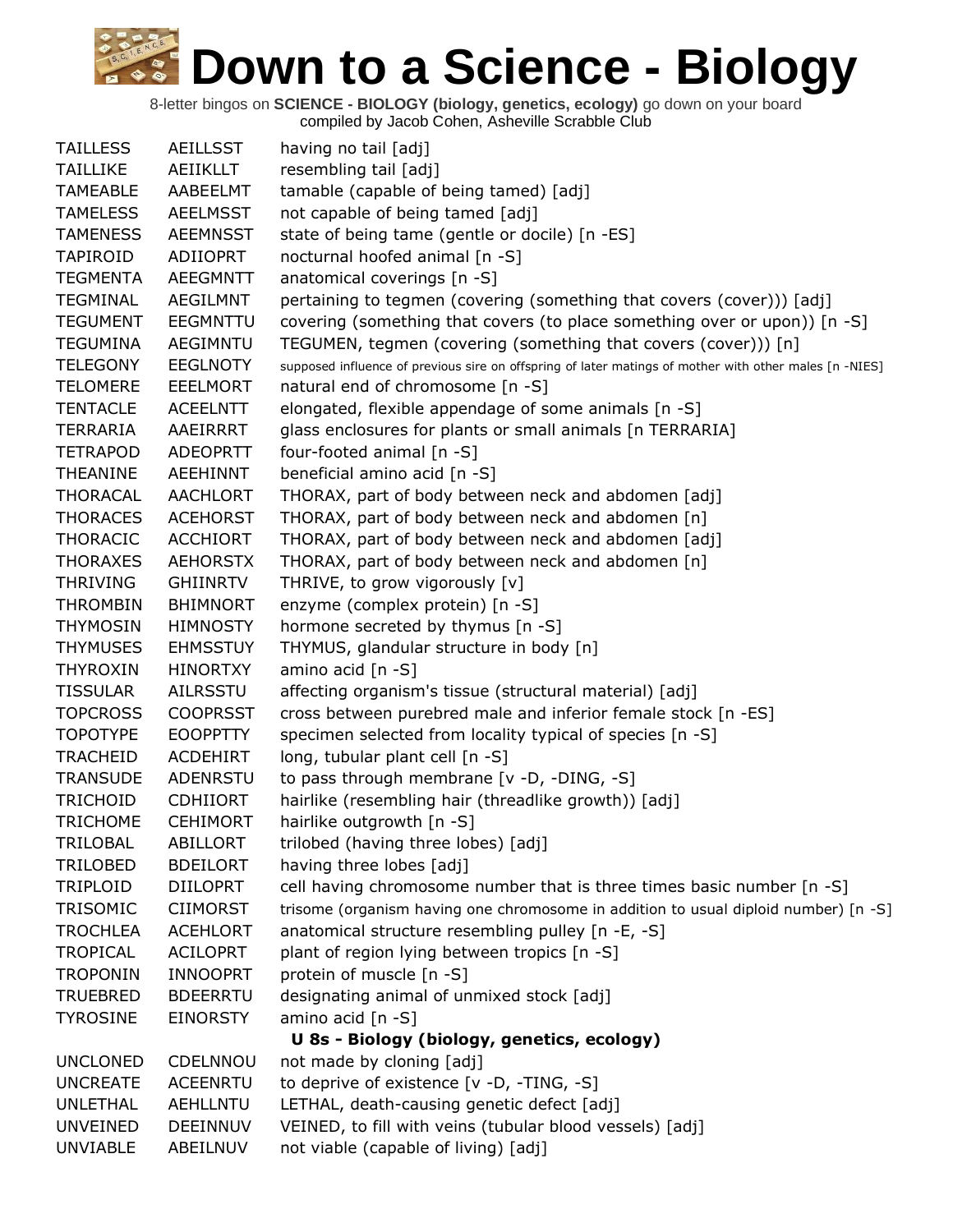| <b>UROCHORD</b> | <b>CDHOORRU</b> | rodlike structure in certain lower vertebrates [n -S]                    |
|-----------------|-----------------|--------------------------------------------------------------------------|
| <b>UTRICULI</b> | <b>CIILRTUU</b> | utricles (saclike cavity in inner ear) [n UTRICULI]                      |
|                 |                 | V 8s - Biology (biology, genetics, ecology)                              |
| <b>VEGETANT</b> | <b>AEEGNTTV</b> | characteristic of plant life [adj]                                       |
| <b>VEGETATE</b> | AEEEGTTV        | to grow in manner of plant $[v -D, -TING, -S]$                           |
| <b>VEGETIVE</b> | EEEGITVV        | growing or capable of growing [adj]                                      |
| <b>VERGENCE</b> | <b>CEEEGNRV</b> | movement of one eye in relation to other [n -S]                          |
| <b>VERNIXES</b> | <b>EEINRSVX</b> | VERNIX, fatty substance covering skin of fetus [n]                       |
| <b>VERTEBRA</b> | ABEERRTV        | any of bones or segments forming spinal column [n -E or -S]              |
| <b>VESICULA</b> | <b>ACEILSUV</b> | vesicle (small bladder (saclike receptacle)) [n -E]                      |
| <b>VIEWSHED</b> | <b>DEEHISVW</b> | natural environment visible from viewing point [n -S]                    |
| <b>VIOMYCIN</b> | <b>CIIMNOVY</b> | antibiotic [n -S]                                                        |
| <b>VIRICIDE</b> | CDEIIIRV        | substance that destroys viruses [n -S]                                   |
| <b>VIRIDITY</b> | <b>DIIIRTVY</b> | verdancy (quality or state of being verdant) [n -TIES]                   |
| <b>VIROLOGY</b> | <b>GILOORVY</b> | study of viruses [n -GIES]                                               |
| <b>VIRUCIDE</b> | CDEIIRUV        | viricide (substance that destroys viruses) [n -S]                        |
| <b>VIRULENT</b> | <b>EILNRTUV</b> | extremely poisonous [adj]                                                |
| <b>VIRUSOID</b> | <b>DIIORSUV</b> | particle of RNA associated with some plant viruses [n -S]                |
| <b>VITALISE</b> | AEIILSTV        | to vitalize (to give life to) [v -D, -SING, -S]                          |
| VITALIZE        | AEIILTVZ        | to give life to $[v -D, -ZING, -S]$                                      |
| <b>VITELLIN</b> | EIILLNTV        | protein found in egg yolk [n -S]                                         |
| <b>VIVARIES</b> | AEIIRSVV        | VIVARY, vivarium (place for raising and keeping live animals) [n]        |
| <b>VIVARIUM</b> | AIIMRUVV        | place for raising and keeping live animals [n VIVARIA, -S]               |
| <b>VIVIFIED</b> | <b>DEFIIIVV</b> | VIVIFY, to give life to [v]                                              |
| <b>VIVIFIER</b> | EFIIIRVV        | one that vivifies (to give life to) [n -S]                               |
| <b>VIVIFIES</b> | <b>EFIIISVV</b> | VIVIFY, to give life to [v]                                              |
| <b>VIVIPARA</b> | AAIIPRVV        | animals that bring forth living young [n VIVIPARA]                       |
|                 |                 | W 8s - Biology (biology, genetics, ecology)                              |
| WILDLIFE        | <b>DEFIILLW</b> | wild animals and vegetation [n WILDLIFE]                                 |
| <b>WILDLING</b> | <b>DGIILLNW</b> | wilding (wild plant or animal) $[n - S]$                                 |
| <b>WILDNESS</b> | <b>DEILNSSW</b> | state of being wild (living in natural state) [n -SE]                    |
|                 |                 | X 8s                                                                     |
|                 |                 | X 8s - Biology (biology, genetics, ecology)                              |
| <b>XANTHOMA</b> | <b>AAHMNOTX</b> | skin disease [n -S or -TA]                                               |
| <b>XENOGAMY</b> | <b>AEGMNOXY</b> | transfer of pollen from one plant to another [n -MIES]                   |
| <b>XENOGENY</b> | <b>EEGNNOXY</b> | supposed production of offspring totally different from parent [n -NIES] |
|                 |                 | $Y$ 8s                                                                   |
|                 |                 | Y 8s - Biology (biology, genetics, ecology)                              |
| YOUNGEST        | <b>EGNOSTUY</b> | YOUNG, being in early period of life or growth [adj]                     |
| YOUTHFUL        | <b>FHLOTUUY</b> | young (being in early period of life or growth) [adj]                    |
|                 |                 | <b>Z</b> 8s                                                              |
|                 |                 | Z 8s - Biology (biology, genetics, ecology)                              |
| <b>ZOOCHORE</b> | <b>CEHOOORZ</b> | plant dispersed by animals [n -S]                                        |
| <b>ZOOECIUM</b> | CEIMOOUZ        | sac secreted and lived in by aquatic organism [n -IA]                    |
| <b>ZOOGENIC</b> | <b>CEGINOOZ</b> | caused by animals or their activities [adj]                              |
| ZOOLOGIC        | CGILOOOZ        | ZOOLOGY, science that deals with animals [adj]                           |
| <b>ZOOMETRY</b> | <b>EMOORTYZ</b> | measurement of animals or animal parts [n -RIES]                         |